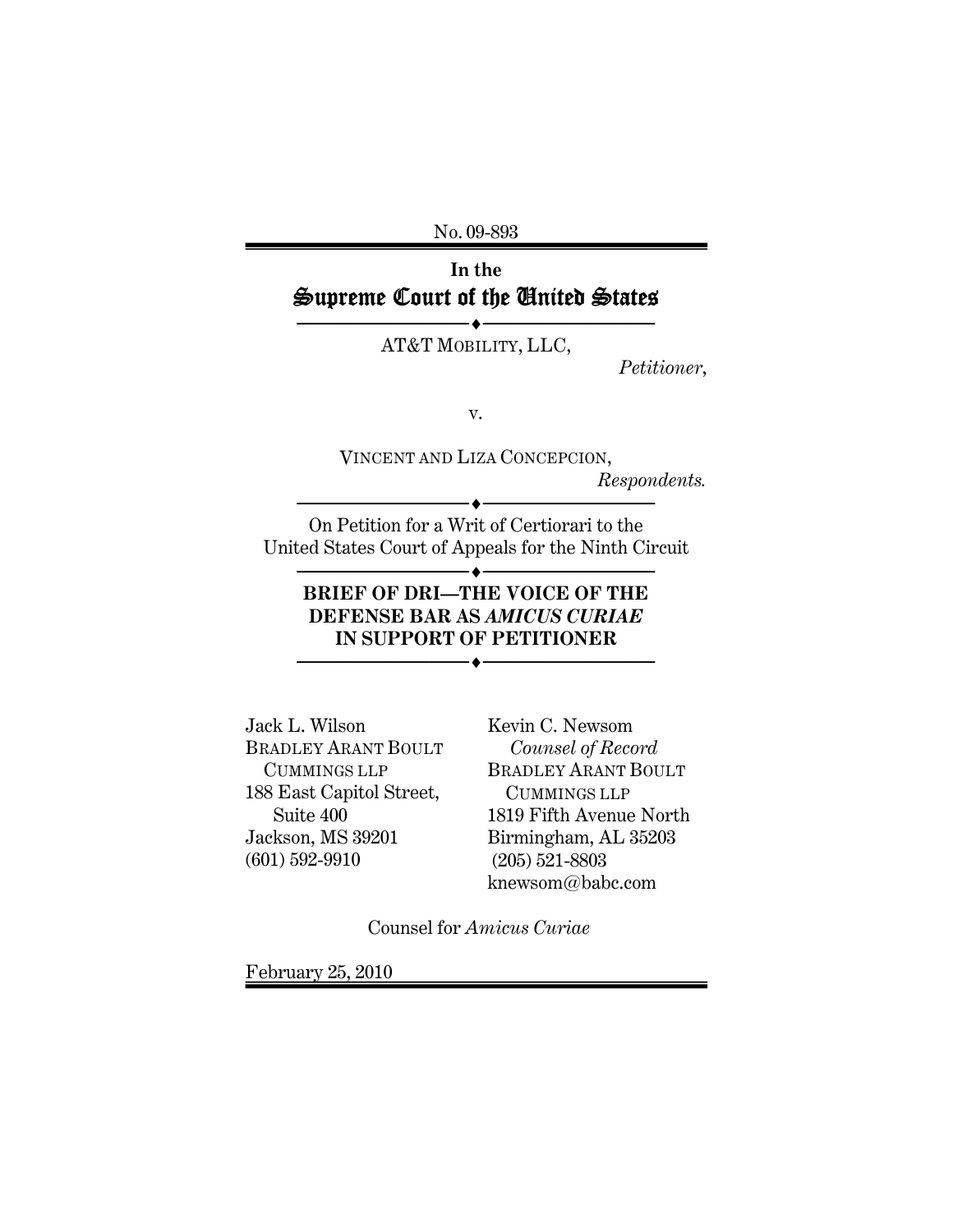## **TABLE OF CONTENTS**

| INTEREST OF THE AMICUS CURIAE 1                                                                |
|------------------------------------------------------------------------------------------------|
|                                                                                                |
|                                                                                                |
| The Decision Below Creates Insurmountable<br>Ι.<br>Obstacles To The Enforcement Of Arbitration |
| II. Class Actions Are Inherently Incompatible                                                  |
| A. The Advantages Of Arbitration Do Not                                                        |
| Arbitration Lacks The Safeguards And<br>B.<br>Judicial Oversight That Are Indispensable        |
| III. The Decision Below Undermines The FAA By<br>Creating Unpredictability In The Law 18       |
| IV. This Case Is An Ideal Vehicle For Resolving                                                |
|                                                                                                |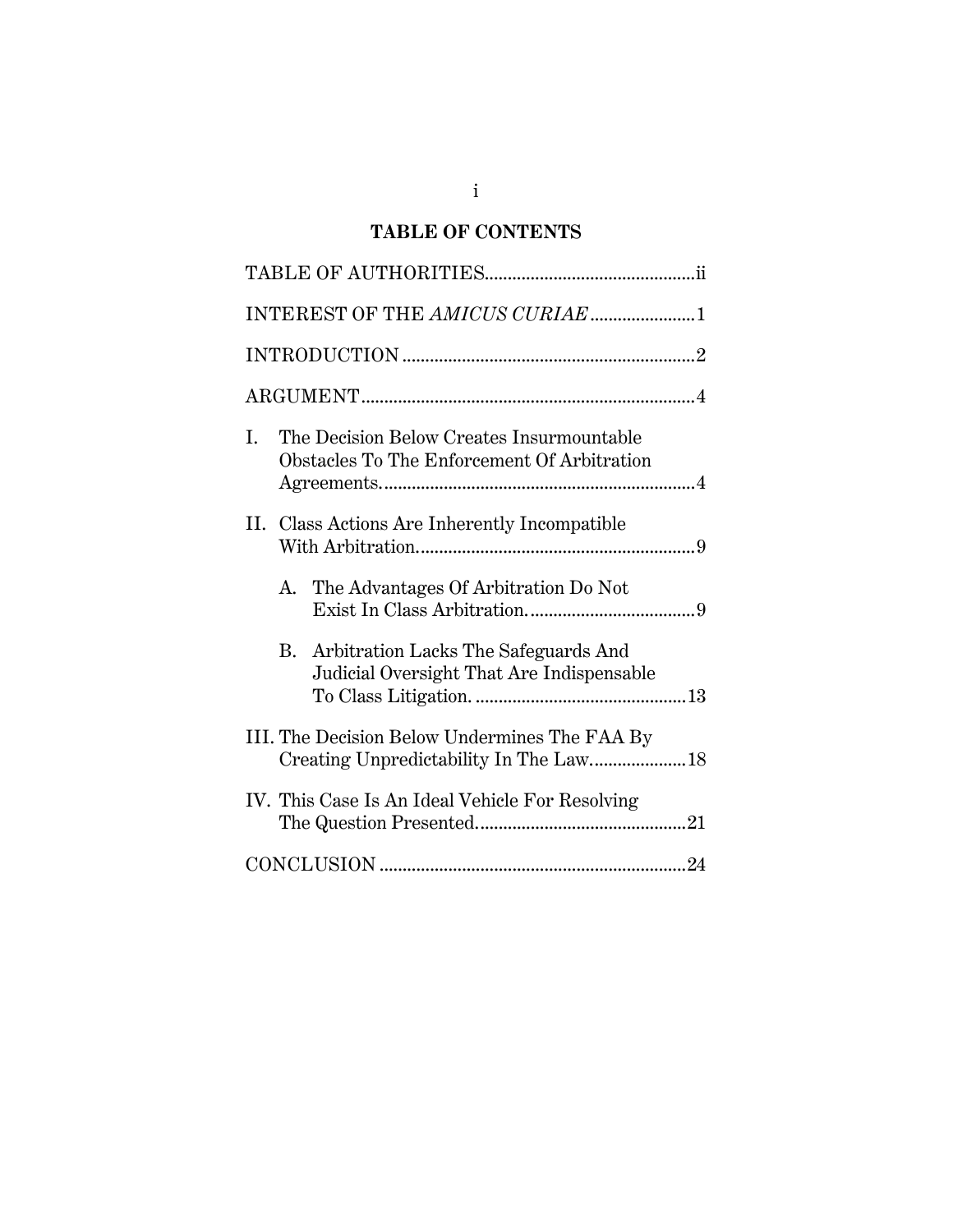## **TABLE OF AUTHORITIES**

## **Cases**

| 14 Penn Plaza LLC v. Pyett                    |
|-----------------------------------------------|
| Allied-Bruce Terminix Cos. v. Dobson          |
| Am. Airlines, Inc. v. Wolens                  |
| Am. Software, Inc. v. Ali                     |
| B.L. Harbert Int'l, LLC v. Hercules Steel Co. |
| Bell Atl. Corp. v. Twombly                    |
| Berman v. Health Net                          |
| Buckeye Check Cashing, Inc. v. Cardegna       |
| Circuit City Stores, Inc. v. Adams            |
| Coopers & Lybrand v. Livesay                  |
| Green Tree Fin. Corp.-Ala. v. Randolph        |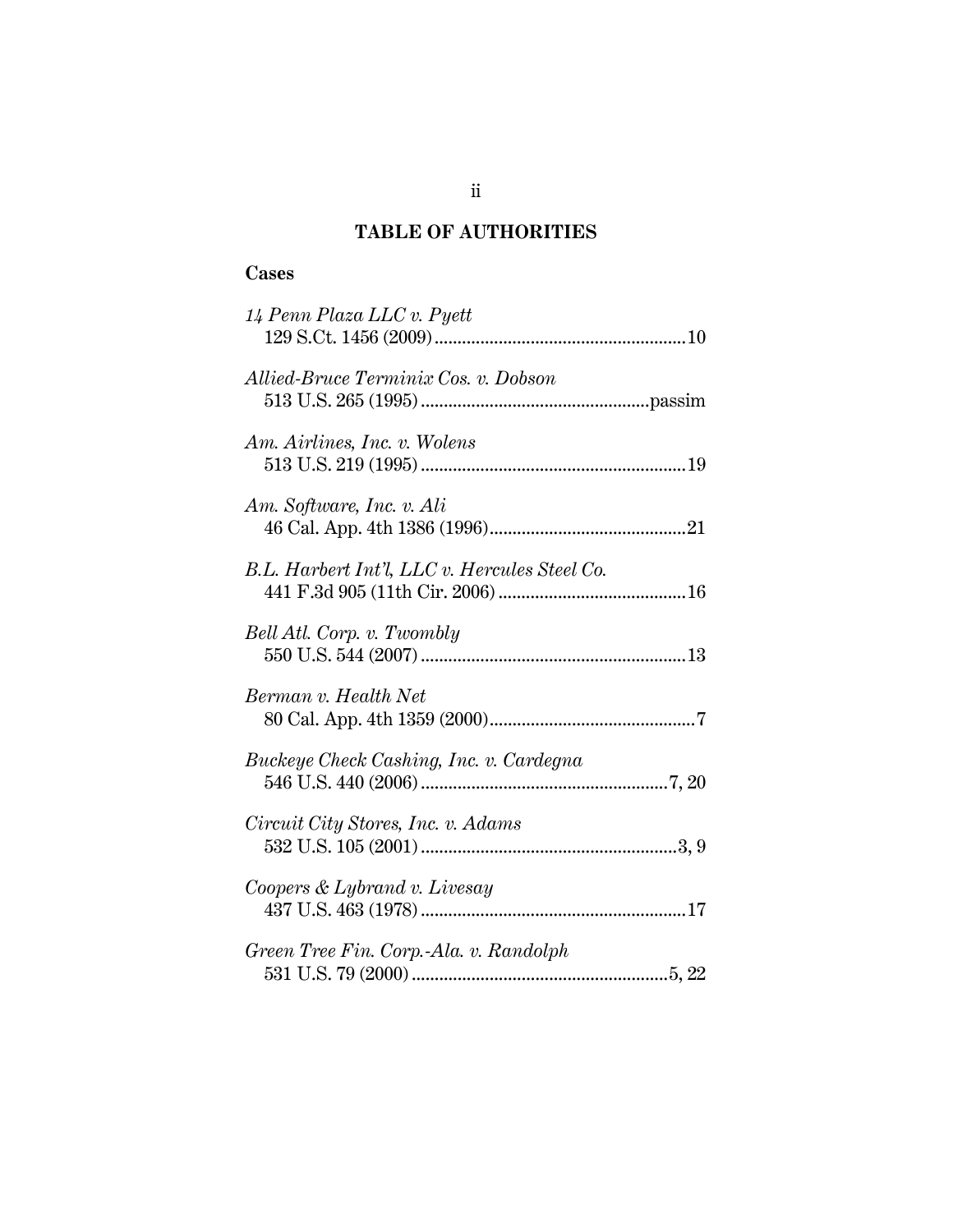| Hall Street Assocs., L.L.C. v. Mattel, Inc.                              |
|--------------------------------------------------------------------------|
| In Re Hydrogen Peroxide Antitrust Litig.                                 |
| In re Rhone-Poulenc Rorer, Inc.                                          |
| Masters v. DirecTV, Inc.<br>2009 WL 4885132 (9th Cir. Nov. 19, 2009)  19 |
| Michaels v. Mariforum Shipping, S. A.                                    |
| Mitsubishi v. Soler Chrysler-Plymouth                                    |
| Moses H. Cone Mem'l Hosp. v. Mercury Constr.<br>Corp.                    |
| Oestreicher v. Alienware Corp.                                           |
| Omstead v. Dell, Inc.<br>--- F.3d ----, 2010 WL 396089 (9th Cir. Feb. 5, |
| Phillips Petroleum Co. v. Shutts                                         |
| Preston v. Ferrer                                                        |
| Reiter v. Sonotone Corp.                                                 |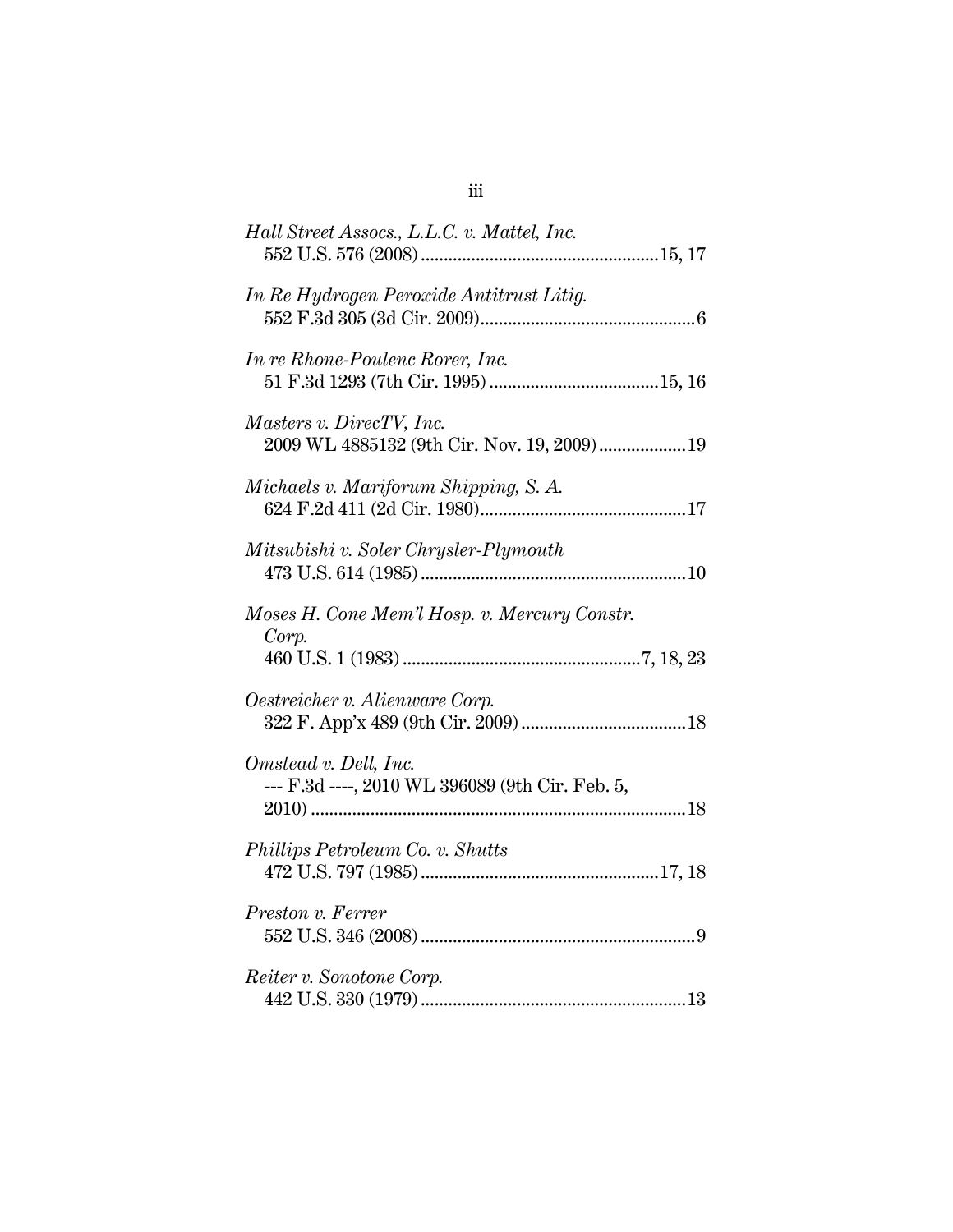| Southland Corp. v. Keating                       |
|--------------------------------------------------|
| Suarez-Valdez S.A. v. Shearson Lehman/Am.        |
| <i>Express, Inc.</i>                             |
|                                                  |
| Szabo v. Bridgeport Mach., Inc.                  |
|                                                  |
| Todd Shipyards Corp. v. Cunard Line, Ltd.        |
|                                                  |
|                                                  |
| Tumey v. Ohio                                    |
|                                                  |
| Vaden v. Discover Bank                           |
|                                                  |
| Woodside Homes of Cal., Inc. v. Super. Ct.       |
|                                                  |
|                                                  |
| <b>Statutes</b>                                  |
|                                                  |
| Class Action Fairness Act ("CAFA"), Pub. L. 109- |
|                                                  |
| <b>Rules</b>                                     |

| FED. R. CIV. P. 23, Advisory Committee Notes, |  |
|-----------------------------------------------|--|
|                                               |  |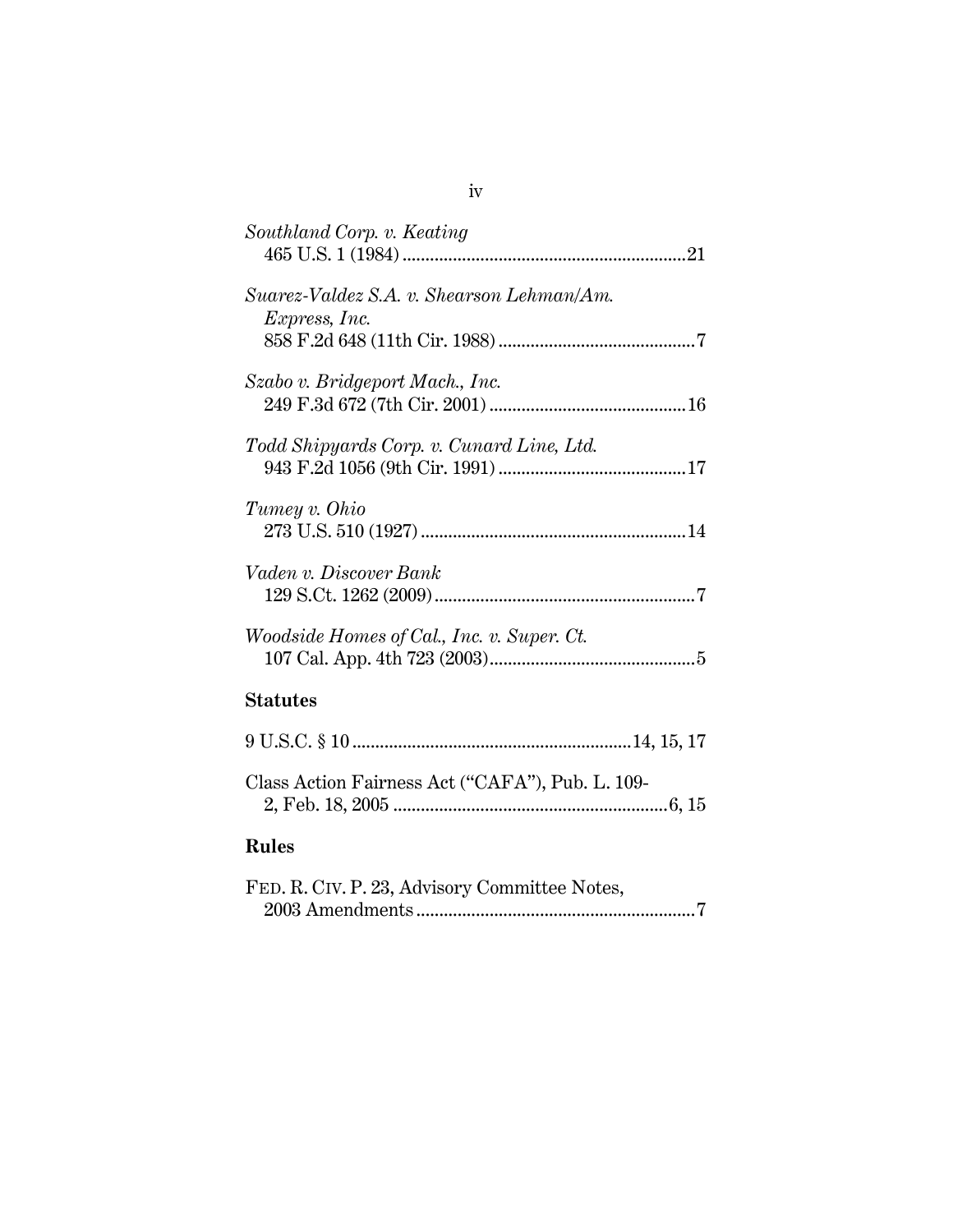# **Other Authorities**

| AAA, Analysis of the AAA's Consumer                                                                                                                                                                                                               |
|---------------------------------------------------------------------------------------------------------------------------------------------------------------------------------------------------------------------------------------------------|
| AAA, Supplementary Rules for Class                                                                                                                                                                                                                |
| Paul Bland, Stripping the Meaning from<br>Meaningful Choice, TortDeform: The Civil                                                                                                                                                                |
| Brief of the AAA as <i>Amicus Curiae</i> in Support of<br>Neither Party, Stolt-Nielsen S.A. v.<br>Animalfeeds Int'l Corp., No. 08-119812, 15, 17                                                                                                  |
| Aaron-Andrew P. Bruhl, The Unconscionability<br>Game: Strategic Judging and the Evolution of<br>Federal Arbitration Law                                                                                                                           |
| David S. Clancy & Matthew M.K. Stein, An<br>Uninvited Guest: Class Arbitration and the<br>Federal Arbitration Act's Legislative History                                                                                                           |
| Ramona L. Lampley, Is Arbitration Under<br>Attack?: Exploring the Recent Judicial<br>Skepticism of the Class Arbitration Waiver<br>and Innovative Solutions to the Unsettled<br>Legal Landscape<br>18 CORNELL J.L. & PUB. POL'Y 477 (2009) 21, 22 |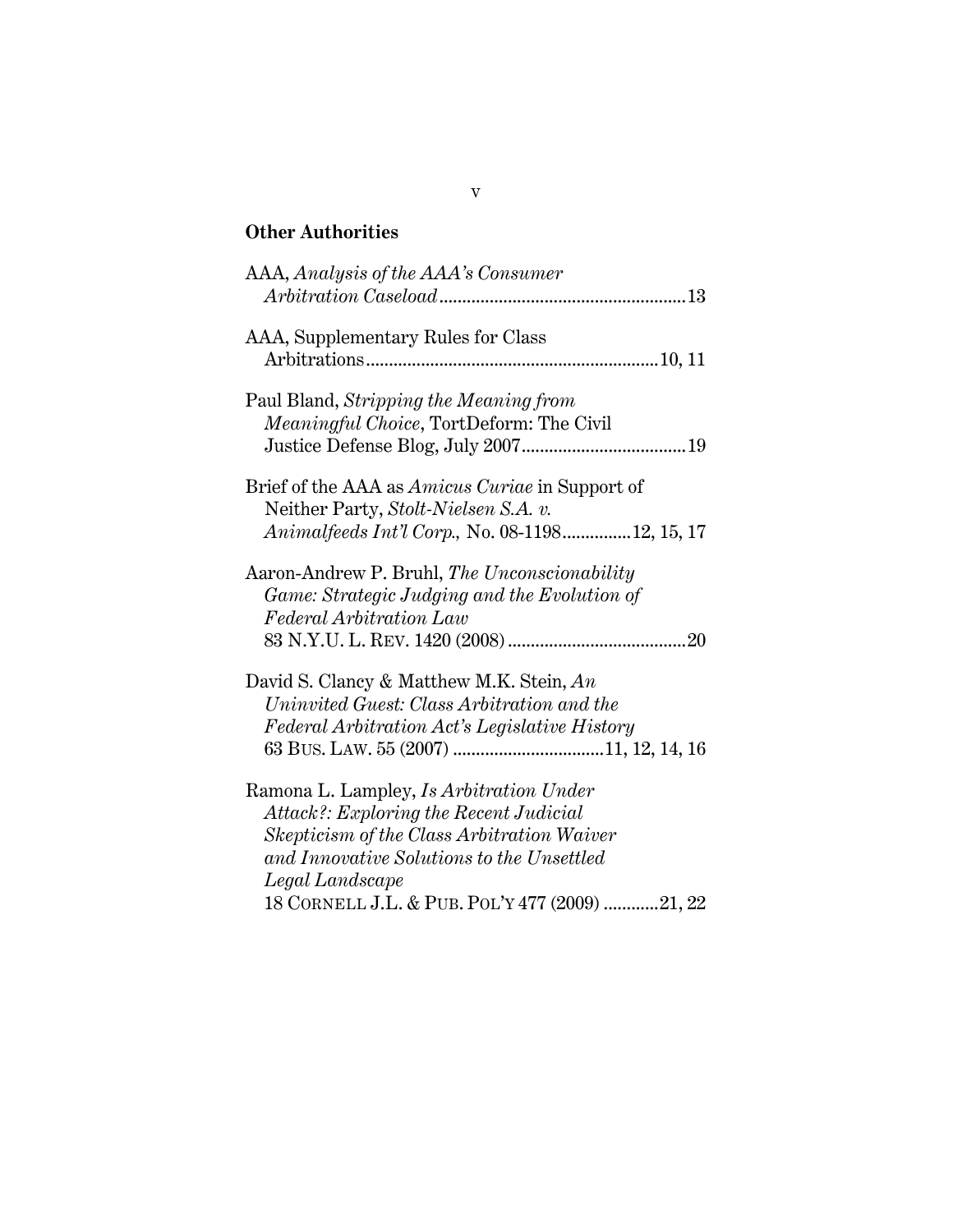| Lewis L. Maltby, <i>Employment Arbitration and</i><br>Workplace Justice                                                            |
|------------------------------------------------------------------------------------------------------------------------------------|
| Oral Argument, Laster v. AT&T Mobility LLC,                                                                                        |
| Joseph M. Perillo, CORBIN ON CONTRACTS (rev.                                                                                       |
| Claude R. Thomson & Annie M.K. Finn,<br>Managing an International Arbitration: A<br><b>Practical Perspective</b>                   |
| Tr. Oral Argument, Buckeye Check Cashing, Inc.                                                                                     |
| Tr. Oral Argument, Green Tree Fin. Corp. v.                                                                                        |
| Maureen A. Weston, Universes Colliding: The<br>Constitutional Implications of Arbitral Class<br>Actions                            |
| Thomas E. Willging & Shannon R. Wheatman,<br>Attorney Choice of Forum in Class Action<br>Litigation: What Difference Does It Make? |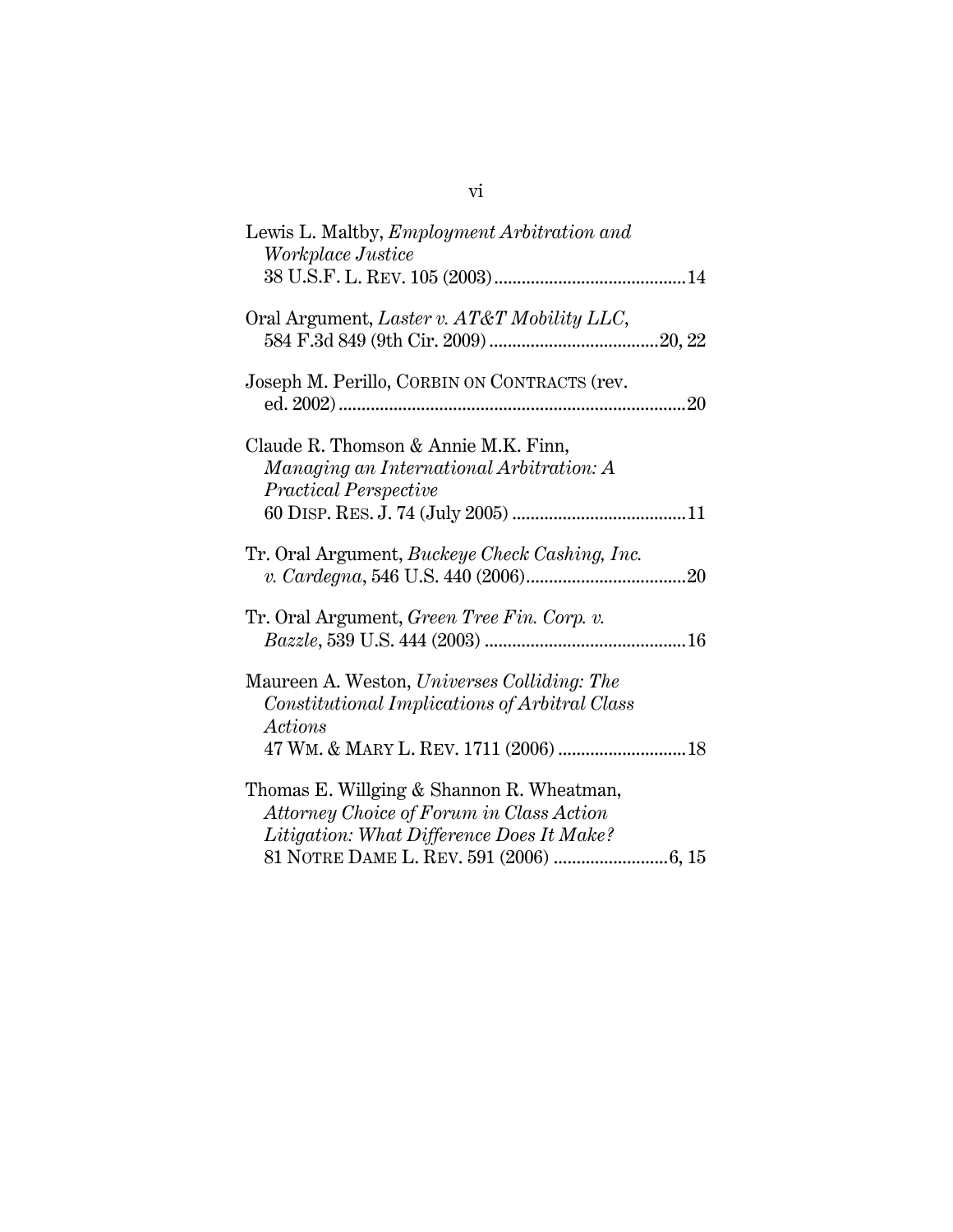#### **INTEREST OF THE** *AMICUS CURIAE***<sup>1</sup>**

*Amicus curiae* DRI–The Voice of the Defense Bar is an international organization of more than 22,000 attorneys involved in the defense of civil litigation. DRI is committed to enhancing the skills, effectiveness, and professionalism of defense attorneys. Because of this commitment, DRI seeks to address issues germane to defense attorneys, their clients, and the civil justice system. DRI has long been a voice in the ongoing effort to make the civil justice system more fair, efficient, and when national issues are involved—consistent.

To promote these objectives, DRI participates as *amicus curiae* in cases, such as this one, that raise issues of import to its membership and to the judicial system as a whole. Based on its members' extensive practical experience, DRI is uniquely qualified to explain to the Court why the decision below creates an insurmountable obstacle to the enforcement of tens of millions of arbitration agreements, which benefit customers and businesses alike, and prevents counsel from reliably advising clients as to the enforceability of such agreements. In addition, DRI desires to explain why, in its members' experience, class actions are fundamentally incompatible with arbitration and its benefits and why this specific case is an ideal vehicle for resolving the question presented.

l

<sup>1</sup> No party or counsel for a party authored any part of this brief, and no person or entity other than *amicus*, its members, or its counsel made a monetary contribution intended to fund its preparation or submission. The parties were notified of the intention to file this brief ten days prior to its due date, and their letters consenting to its filing are on file with the Court.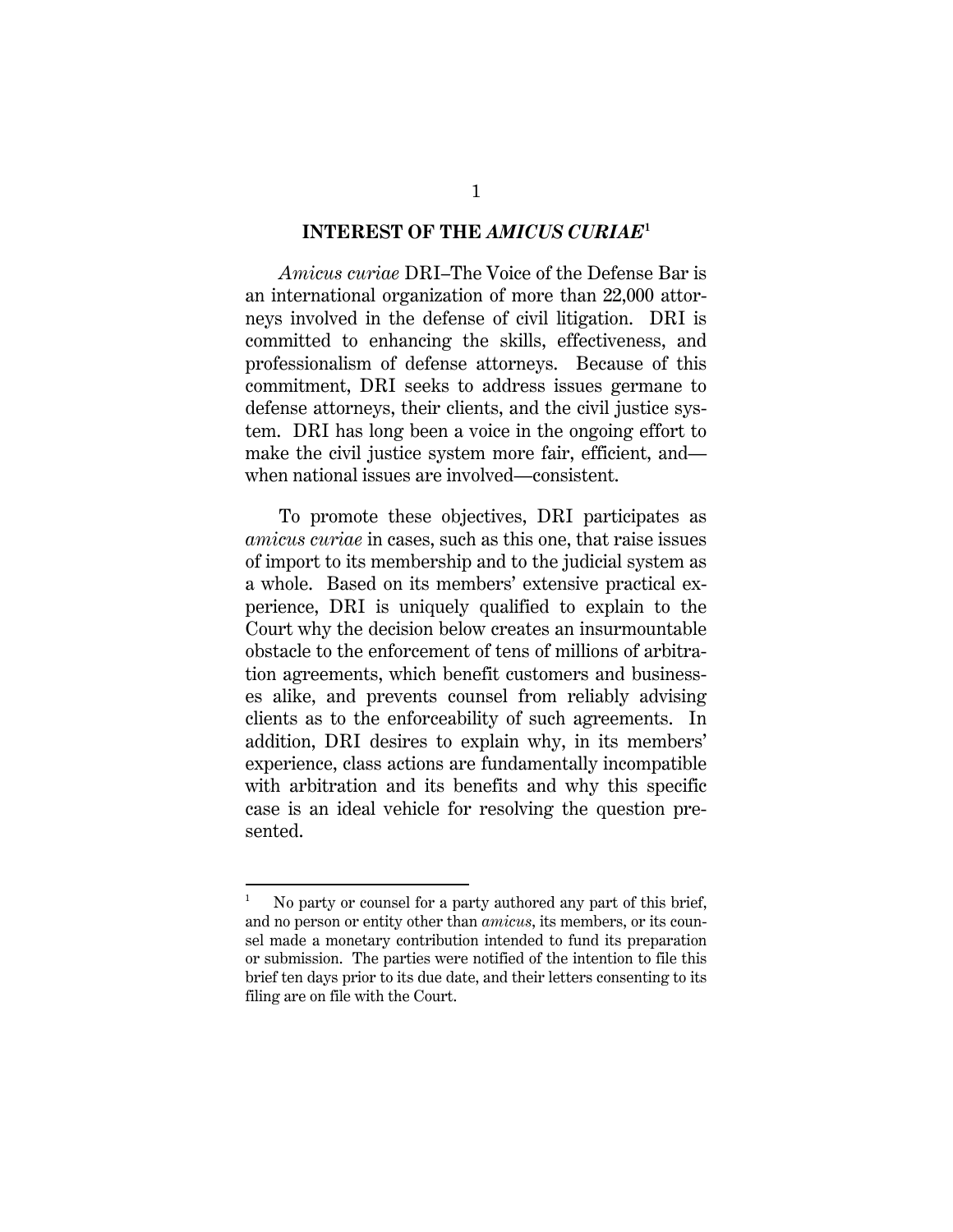#### **INTRODUCTION**

The petition in this case presents a recurring issue of singular importance under the Federal Arbitration Act ("FAA"): whether a State may refuse to enforce an arbitration agreement solely because it does not permit class arbitration, notwithstanding the fact that the parties can fully vindicate their claims in individual arbitration. The enforceability of literally tens of millions of arbitration agreements turns on the answer to this question.

As the petition explains, the Ninth Circuit's ruling conflicts with the FAA in every way imaginable: By requiring specific arbitral procedures as a condition of enforcement of arbitration agreements, it conflicts with the FAA's primary purpose of ensuring that arbitration agreements are enforced according to their terms, including terms specifying arbitral rules and procedures. By invoking a novel brand of unconscionability devised specifically to strike down arbitration agreements, it runs afoul of the principle that the state law applied to arbitration agreements must be the same law applied to contracts generally. And by undermining arbitration's recognized advantages and creating powerful disincentives to the use of arbitration agreements, it conflicts with the FAA's "liberal federal policy favoring arbitration agreements, notwithstanding any state substantive or procedural policies to the contrary."

Because the petition fully outlines these issues, as well as the lower-court conflict, this *amicus* brief addresses additional reasons that the Court should resolve the question presented. First, the practical effect of the decision below is to impose a realistically impossible burden on a party seeking to enforce an arbitration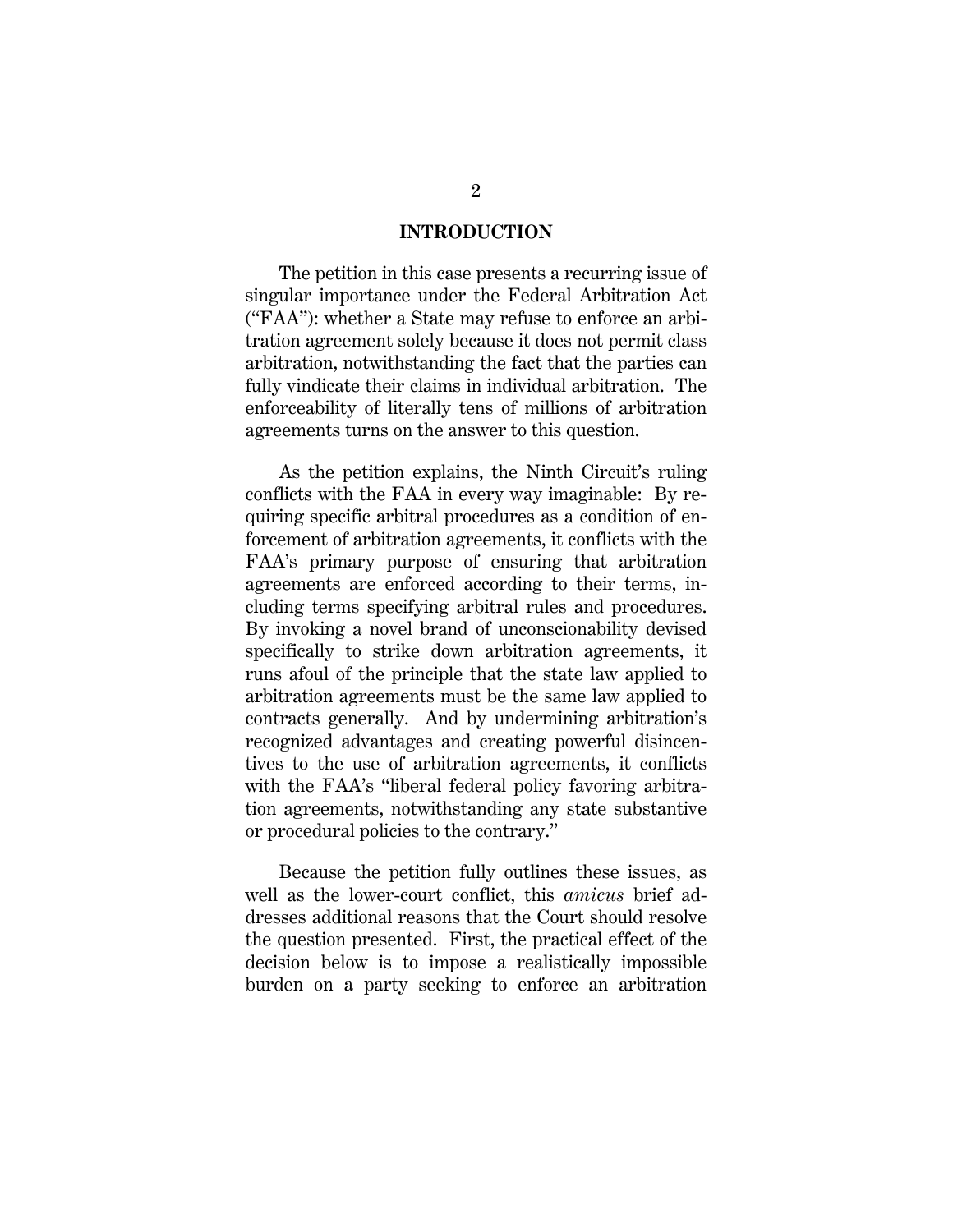agreement: to *disprove* the supposed need for the "deterrent effect" of a class action. This novel burden creates an insurmountable obstacle to the enforcement of tens of millions of arbitration agreements that are fair and beneficial to consumers and businesses alike.

Second, class-wide procedures are inherently incompatible with the traditional advantages and essential characteristics of arbitration—*e.g.*, informality, streamlined proceedings, expedition, low cost, and narrowly limited judicial review. It is therefore clear that California's and the Ninth Circuit's unwavering insistence on arbitral procedures to which parties will never voluntarily agree is but another attempt to "chip away at [the FAA] by indirection." *Circuit City Stores, Inc. v. Adams*, 532 U.S. 105, 122 (2001).

Third, the decision below makes the enforceability of arbitration agreements highly unpredictable for businesses with customers dispersed regionally and nationally. This uncertainty substantially undermines the federal right to enforce arbitration agreements and conflicts with the FAA's purpose of making such agreements predictably enforceable, regardless of the forum.

Finally, by refusing to enforce the remarkably proconsumer agreement at issue in this case, the Ninth Circuit made clear that it has adopted a per se rule that consumer contracts providing for arbitration on an individual basis are unenforceable, even when, as here, the parties can fully vindicate their claims in individual arbitration. Thus, the case presents the FAA preemption issue in its most straightforward form.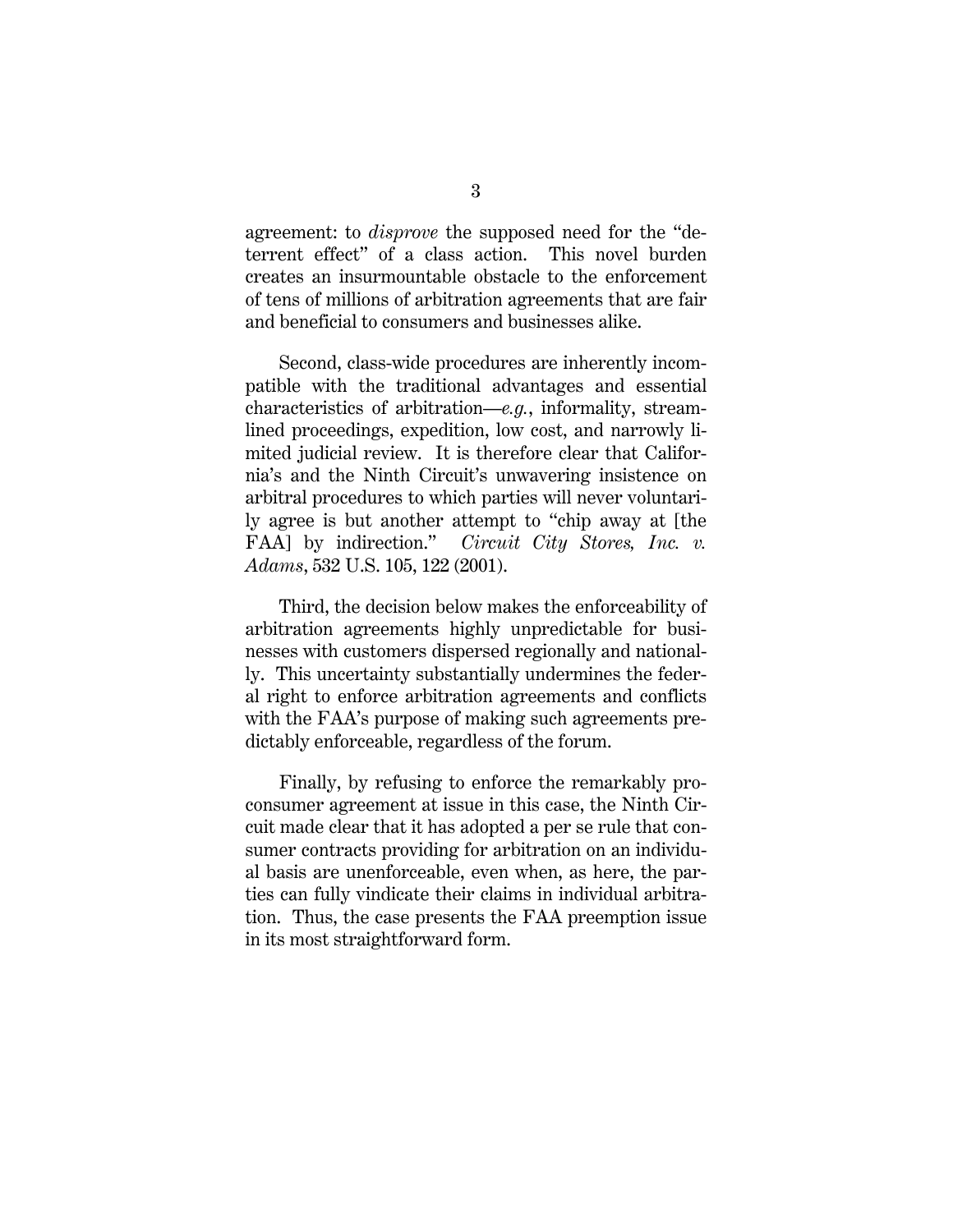#### **ARGUMENT**

## **I. The Decision Below Creates Insurmountable Obstacles To The Enforcement Of Arbitration Agreements.**

As described in the petition, AT&T Mobility ("ATTM") has included a "Premium" and "Attorney Premium" in its arbitration agreement. Pursuant to these provisions, if a customer recovers more in arbitration than ATTM's last pre-arbitration settlement offer, the customer is entitled to a \$7,500 "Premium," and the customer's attorney is entitled to recover double attorneys' fees plus costs. As the district court explained, these innovative features serve a "noble purpose" by "virtually guarantee[ing]" that, "even for claims of questionable merit," ATTM will "*accept liability*" promptly and make whole any customer who takes the few minutes necessary to complete a one-page form available on ATTM's website. Pet. App. 39a-40a. Moreover, even for claims not resolved prior to arbitration, the "Premium remains available as a substantial inducement for the consumer to pursue the claim in arbitration." *Id.*

Not surprisingly, then, the court concluded that "a reasonable consumer may well prefer quick informal resolution with likely full payment" under the ATTM arbitration provision to the remote possibility of "class litigation that could take months, if not years, and which may merely yield an opportunity to submit a claim for recovery of a small percentage of a few dollars." *Id.* at 42a. As a matter of hornbook contract law, this should dispose of any contention that the provision is "unconscionable" for the straightforward reason that a contract cannot be *both* preferable to a reasonable consumer *and*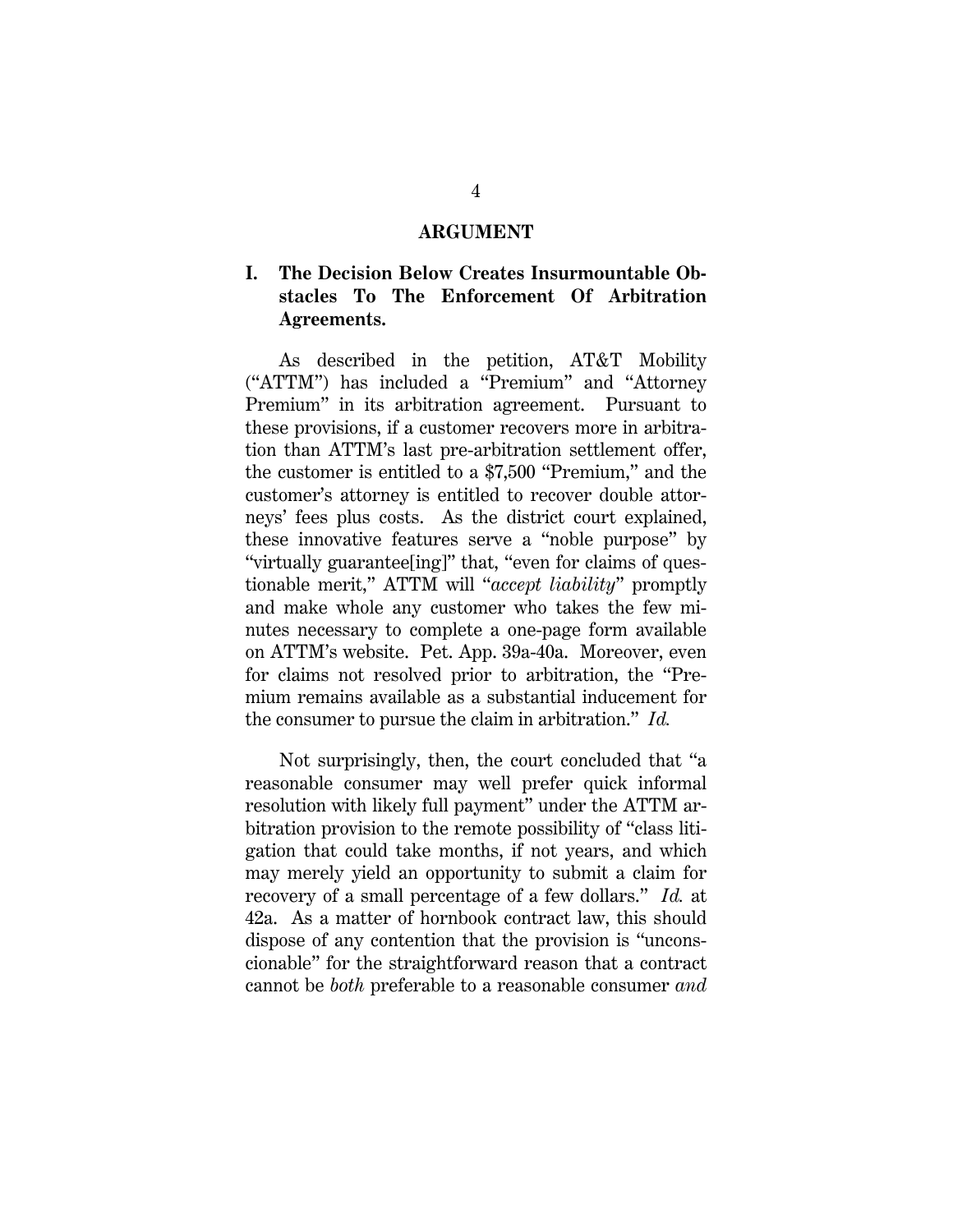so conscience-shocking that only a delusional consumer would accept it. *See* Pet. 6.

California has, however, imposed an additional obstacle to the enforcement of arbitration agreements. Under California's rule, an agreement to arbitrate individually will not be enforced unless the party seeking to enforce it first proves that a class action is unnecessary to deter the alleged (but unproven) fraud or "wrongdoing." Pet. App. 9a-11a, 42a-47a. Applying this novel rule, the district court refused to enforce ATTM's arbitration provision because, in its view, ATTM did not produce sufficient "evidence" of arbitral deterrence to overcome "California's stated policy of favoring class litigation and arbitration to deter alleged fraudulent conduct." *Id.* at 44a-46a. Or, as the Ninth Circuit put it, even though "[t]he provision does essentially guarantee that the company will make any aggrieved customer whole who files a claim"—which is "a good thing"—it is still invalid "under California law" because "not *every* aggrieved customer will file a claim." *Id.* at 11a n.9 (emphasis added).

As the petition outlines, this novel rule distorts generally applicable unconscionability principles and conflicts with the FAA in several respects. Pet. 25-34. For example, it flips the settled rule that "the party asserting unconscionability as a defense has the burden of establishing that condition." *Woodside Homes of Cal., Inc. v. Super. Ct.*, 107 Cal. App. 4th 723, 727-28 (2003); *see also Green Tree Fin. Corp.-Ala. v. Randolph*, 531 U.S. 79, 91 (2000) ("[T]he party resisting arbitration bears the burden of proving that the claims at issue are unsuitable for arbitration.").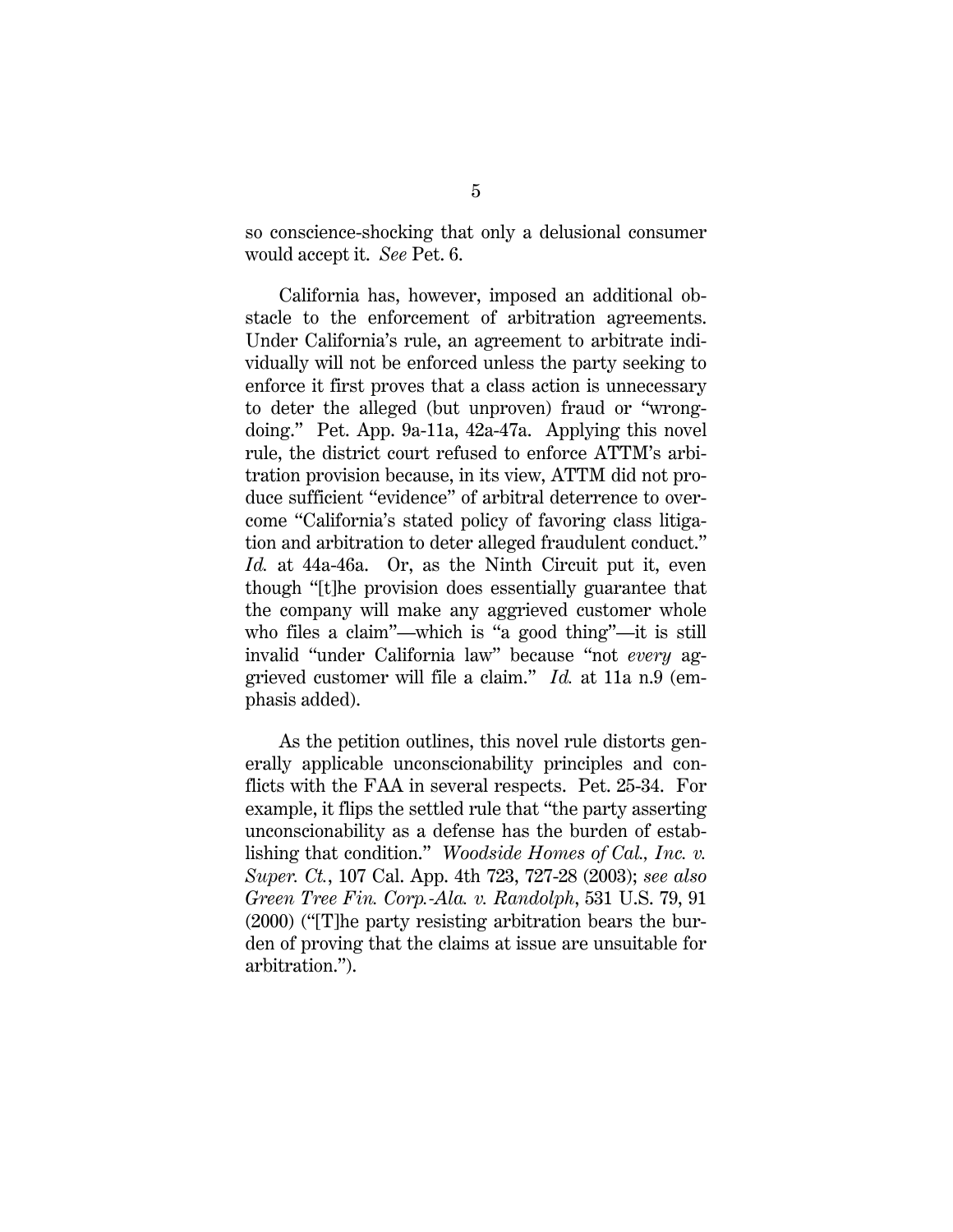California's novel rule also creates serious—if not insurmountable—practical obstacles to the enforcement of arbitration agreements. To begin with, the requirement that the defendant *disprove* the supposed necessity of the "deterrent effect" of a class action implicitly assumes that, if the plaintiff is allowed to avoid his or her obligation to arbitrate, a class will be certified and prevail on the merits and that class members will ultimately recover. This series of assumptions, however, conflicts with the realities of class-action litigation—*e.g.*, that most putative class actions are never certified, *see, e.g.*, Thomas E. Willging & Shannon R. Wheatman, *Attorney Choice of Forum in Class Action Litigation: What Difference Does It Make?*, 81 NOTRE DAME L. REV. 591, 634-35 (2006), that those that are certified often settle for "pennies on the dollar with few consumers actually submitting claims," Pet. App. 42a, and that, as a result, "[c]lass members often receive little or no benefit from class actions, and are sometimes harmed," Class Action Fairness Act ("CAFA"), Pub. L. 109–2, § 2(a)(3), Feb. 18, 2005.

These implicit assumptions also saddle defendants with the untenable burden of disproving the propriety of class certification—turning on its head the ordinary rule that there is *no* "presumption" in favor of certification and that the *plaintiff's* burden of proof that Rule 23's requirements are met is *not* "a lenient one." *In Re Hydrogen Peroxide Antitrust Litig.*, 552 F.3d 305, 321 (3d Cir. 2009) (a motion to certify a class is subject to "rigorous analysis" and cannot be granted "in the face of doubt"). It is, however, realistically impossible for a defendant to make such a showing in a motion to compel arbitration. Because the right to compel arbitration may be waived by pursuing litigation in court, parties are admonished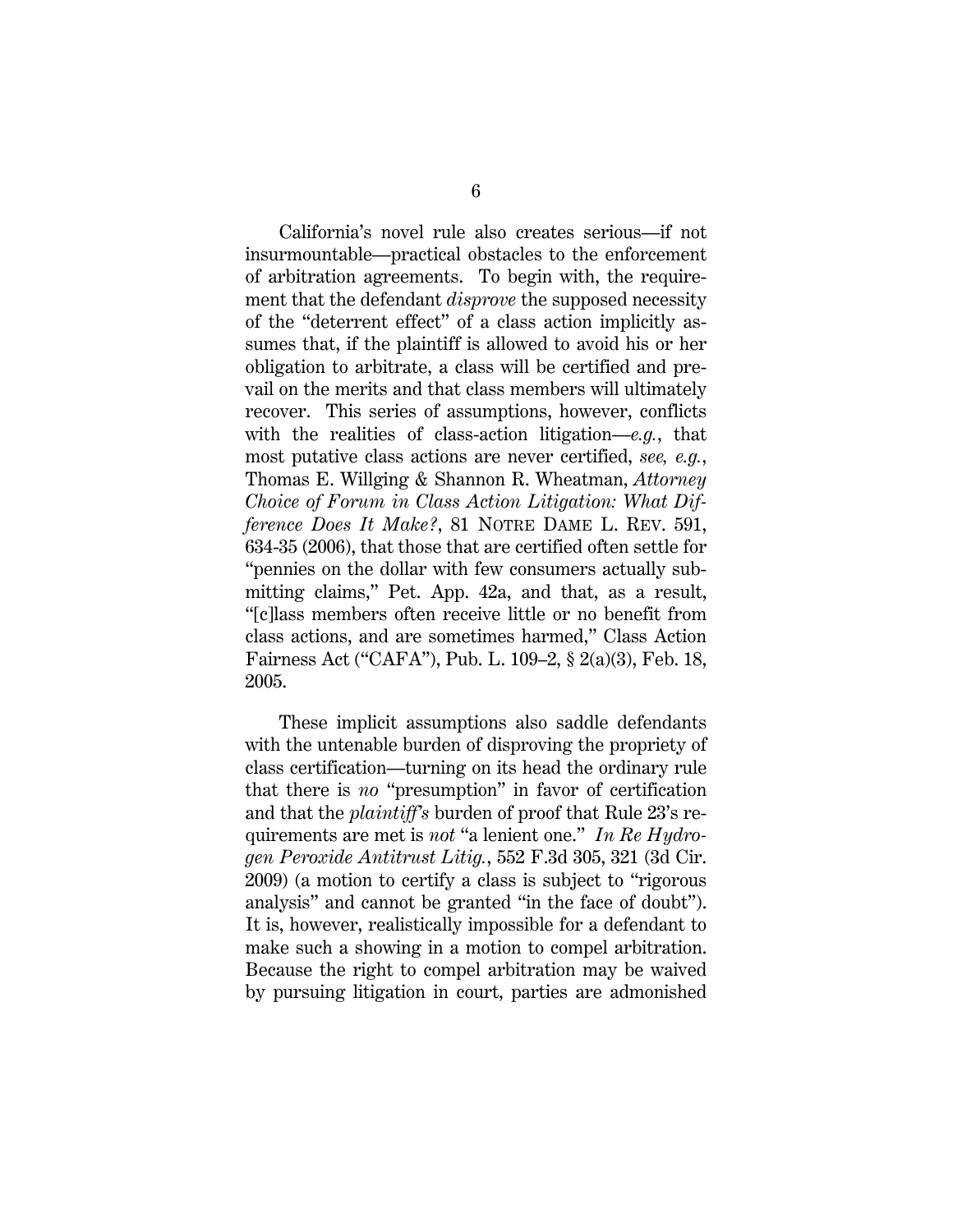"to move to compel arbitration at an early stage, before engaging in … discovery." *Berman v. Health Net*, 80 Cal. App. 4th 1359, 1373 (2000). This makes sense because "discovery would … subject the parties to the very complexities, inconveniences and expenses of litigation that they determined to avoid" in arbitration. *Suarez-Valdez S.A. v. Shearson Lehman/Am. Express, Inc.*, 858 F.2d 648, 649-50 (11th Cir. 1988) (Tjoflat, J., concurring). Yet the very discovery that arbitration is intended to avoid "is often *necessary*" to resolve the issue of class certification. FED. R. CIV. P. 23, Advisory Committee Notes, 2003 Amendments (emphasis added). Thus, on a motion to compel arbitration, the Ninth Circuit's presumption that class treatment is appropriate is effectively irrebuttable.

It is also contrary to the "very purpose" of the FAA to require a defendant to negate an assumption that it has engaged in "wrongdoing" that requires "deterrence" *before* its right to arbitrate the merits of the *only* basis for that assumption—the plaintiff's allegations—will be enforced. *Vaden v. Discover Bank*, 129 S.Ct. 1262, 1274 (2009) ("[The FAA's] very purpose is to have an arbitrator, rather than a court, resolve the merits."); *cf. Buckeye Check Cashing, Inc. v. Cardegna*, 546 U.S. 440 (2006) (courts may not rely on "public policy" as a basis for addressing the merits of an arbitral dispute). This sort of one-sided, preliminary consideration of the substantive allegations not only infringes on the arbitrator's role under the FAA but also conflicts with "Congress' clear intent … to move the parties to an arbitrable dispute out of court and into arbitration as quickly and easily as possible." *Moses H. Cone Mem'l Hosp. v. Mercury Constr. Corp.*, 460 U.S. 1, 22 (1983).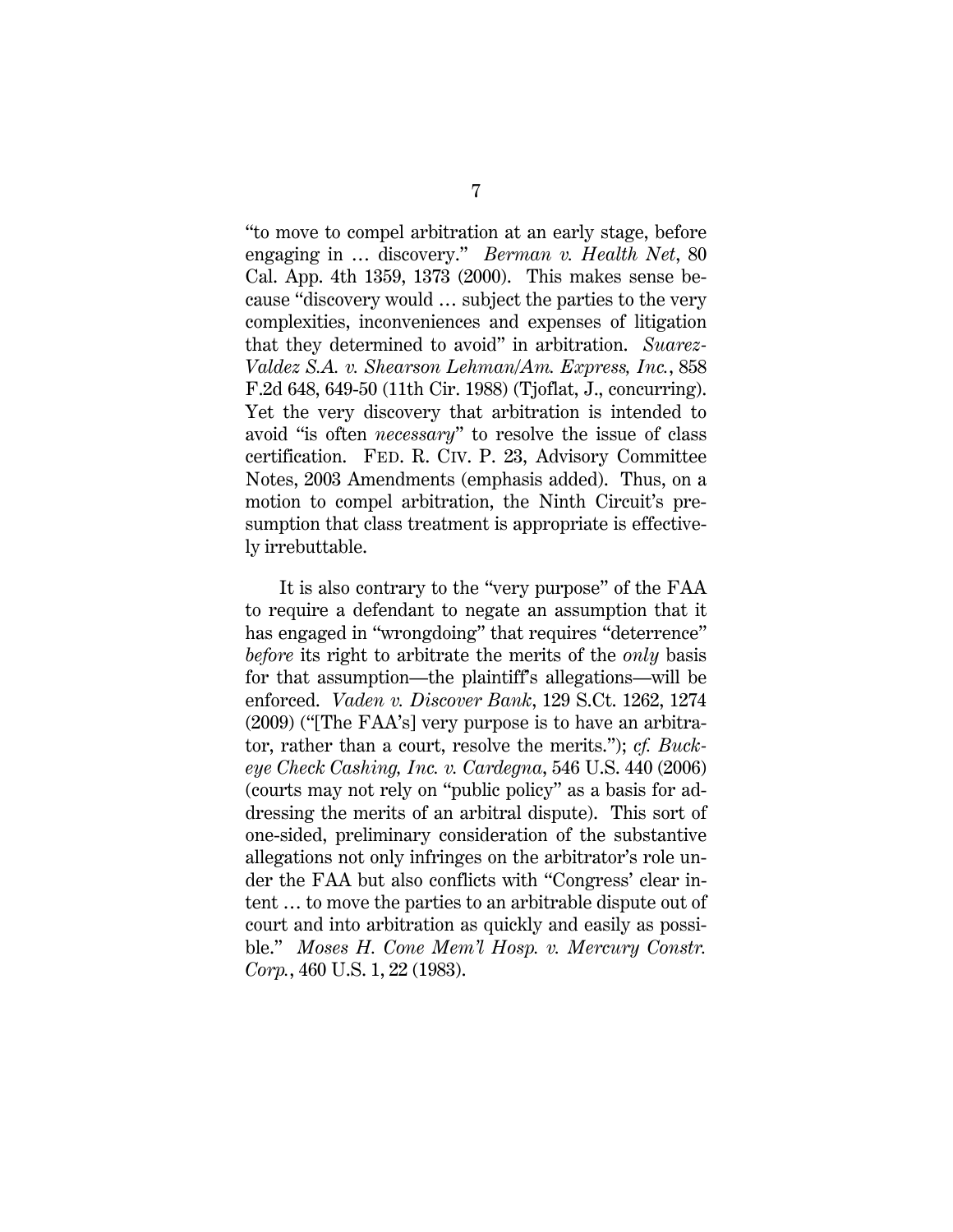Moreover, the defendant's burden to prove that "arbitration … is an adequate substitute for the deterrent effect of the class action mechanism"—*i.e.*, a sufficient "incentive to stop [the defendant's presumed] wrongdoing," Pet. App. 45a—is also a practical impossibility. As an initial matter, it indulges the fiction that classaction plaintiffs' attorneys who believe they have identified actionable wrongdoing will postpone filing suit to see whether arbitration proves an "adequate … deterrent." The reality, of course, is that the first hint of a colorable claim triggers a "race to the courthouse" among lawyers hoping to land a leading role in the litigation and the lion's share of any attorneys' fees. Thus, if a defendant promptly moves to compel arbitration in response to the typical putative class action, it will be impossible for it to show that the plaintiff's allegations are already being addressed in arbitration.

In any event, given the Ninth Circuit's statement that "the problem with [the arbitration provision] under California law … is that not *every* aggrieved customer will file a claim," Pet. App. 11a n.9 (emphasis added), even proof of a sizable number of arbitration demands based on the same allegations as the complaint does not appear to satisfy the defendant's burden. Rather, so long as there remains even *one* allegedly "aggrieved customer" who has not pursued arbitration, the agreement will not be enforced. Such reasoning confirms that the California's test is in fact impossible to satisfy and illusory.

Finally, it is similarly unclear how a defendant could ever prove to the California courts' satisfaction that arbitration is an "adequate … deterrent" to its own "wrongdoing" (Pet. App. 45a) short of ceasing whatever practice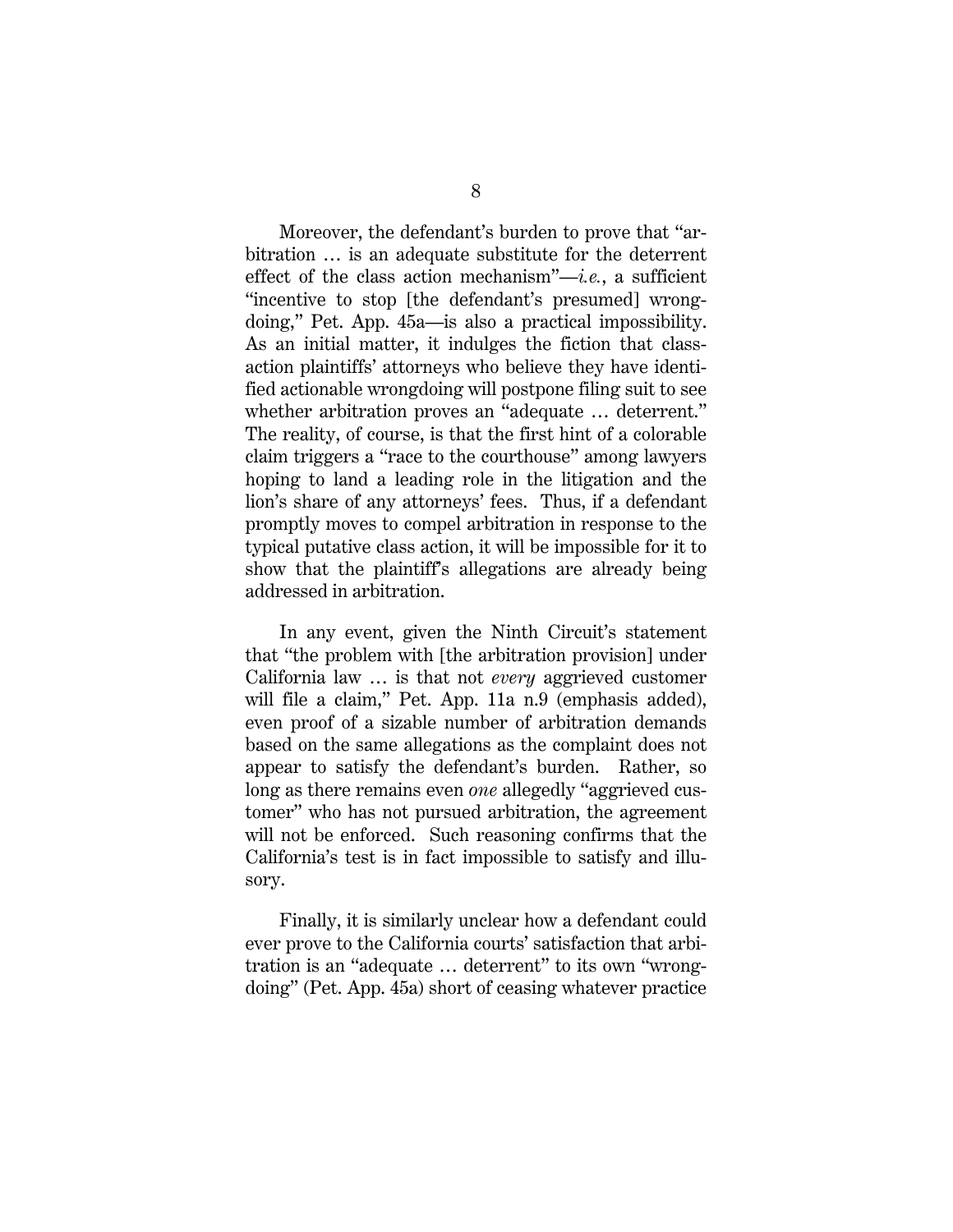is alleged to be unlawful. In addition to further illustrating the impossibility of California's test, this line of reasoning conflicts with the FAA by requiring the defendant to, in effect, admit that it has acted unlawfully simply to obtain enforcement of its agreement to arbitrate. *Preston v. Ferrer*, 552 U.S. 346, 355-56 (2008).

In sum, California's novel and elusive approach to unconscionability not only imposes insurmountable obstacles to the enforcement of tens of millions of arbitration agreements but also "breed[s] litigation from a statute that seeks to avoid it." *Allied-Bruce Terminix Cos. v. Dobson*, 513 U.S. 265, 275 (1995). Only a ruling by this Court can obviate the need for this costly and repetitive litigation.

### **II. Class Actions Are Inherently Incompatible With Arbitration.**

In assessing California's insistence that consumer arbitration agreements must authorize class-wide procedures, it is essential to understand that (i) arbitration's advantages, repeatedly cited by Congress and this Court, are nonexistent in class arbitration and (ii) classwide procedures are inherently incompatible with core features of arbitration. The decision below thus amounts to an attack on arbitration itself, an effort to "chip away at [the FAA] by indirection." *Adams*, 532 U.S. at 122.

## **A. The Advantages Of Arbitration Do Not Exist In Class Arbitration.**

Just last Term, the Court reiterated that the fact "that arbitration procedures are more streamlined than federal litigation is *not* a basis for finding the forum somehow inadequate; the relative informality of arbitra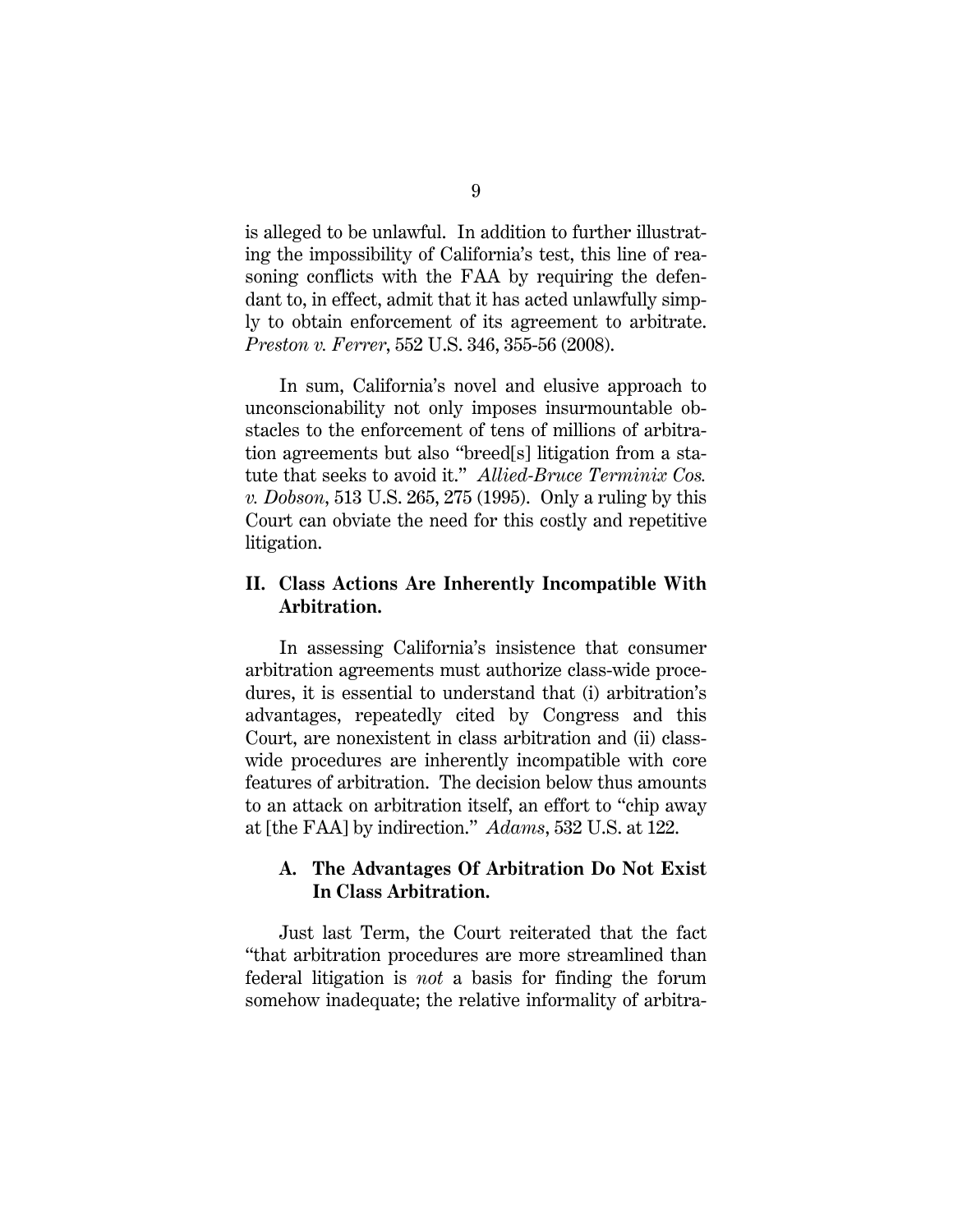tion is one of the chief reasons that parties select arbitration." *14 Penn Plaza LLC v. Pyett*, 129 S.Ct. 1456, 1471 (2009) (emphasis added). It is well-recognized that "[b]y agreeing to arbitrate …, a party" "trades the procedures and opportunity for review of the courtroom for the simplicity, informality, and expedition of arbitration." *Mitsubishi v. Soler Chrysler-Plymouth*, 473 U.S. 614, 628 (1985). "Indeed, arbitration's advantages often would seem helpful to individuals, say, complaining about a product, who need a less expensive alternative to litigation." *Allied-Bruce*, 513 U.S. at 280. For this reason, it is clear that "Congress, when enacting [the FAA], had the needs of consumers … in mind." *Id.* However, these advantages of traditional, individual arbitration do not exist in class arbitration, which by its nature is protracted, complex, and expensive.

First, in contrast to the informality, streamlined proceedings, and expedition that are hallmarks of individual arbitration, class arbitration requires complex procedures that blur the distinction between litigation and arbitration. For example, the class arbitration rules of the American Arbitration Association ("AAA") largely copy the Federal Rules of Civil Procedure. *See* AAA, Supplementary Rules for Class Arbitrations, *at* http://www.adr.org/sp.asp?id=21936. Therefore, just as in court, class arbitration requires discovery, full briefing, an evidentiary hearing, and a written ruling on class certification. If a class is certified, absent class members must be notified and given an opportunity to opt out. The parties must then engage in protracted and expensive merits discovery typical of high-stakes class litigation. And, finally, there must be a full hearing—with an opportunity for the defendant to present individualized defenses—and a written award on the merits. Alterna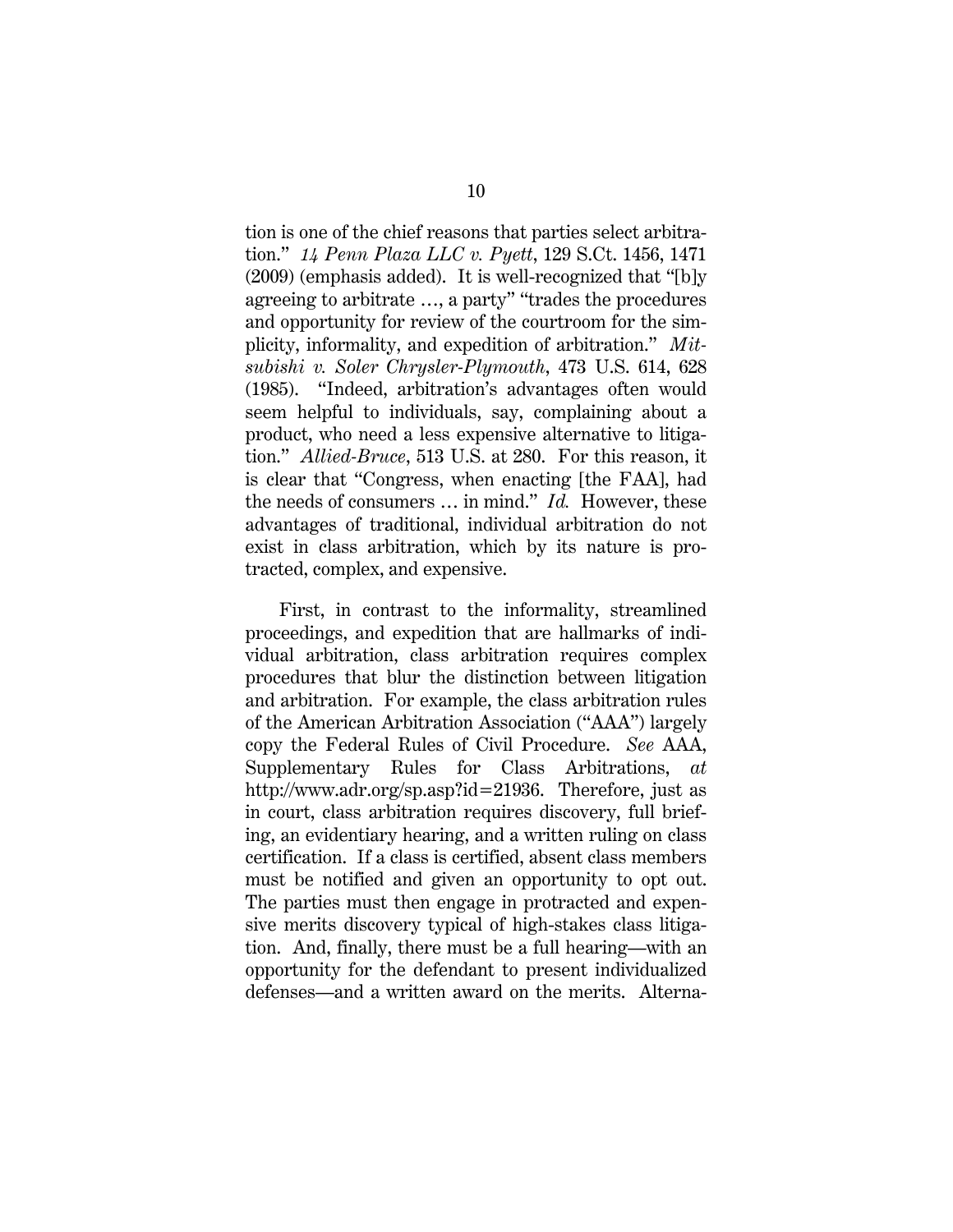tively, if there is a settlement, there must be another round of notice to class members, an opportunity to file objections, more briefing, a fairness hearing, and a written ruling. Indeed, class arbitration may actually prove *more* complex, lengthy, and burdensome than a judicial class action because the AAA Rules authorize a stay of proceedings to allow the parties to seek judicial review of the arbitrator's class-certification ruling. *See id.*

As these procedures suggest, the cost savings of individual arbitration do not translate to class arbitration either. In addition to the high costs of typical judicial class actions, "[c]lass arbitrations … require the significant additional fees and costs of the arbitrators themselves…. In effect, a class arbitration is a class action proceeding in which there may be multiple judges, each charging by the hour." David S. Clancy & Matthew M.K. Stein, *An Uninvited Guest: Class Arbitration and the Federal Arbitration Act's Legislative History*, 63 BUS. LAW. 55, 64 (2007). In addition, given the vastly increased stakes of class arbitration and the narrow grounds for vacating an award, a defendant may feel compelled to attempt to mitigate its risk by insisting on a panel of three arbitrators despite the added expense. Claude R. Thomson & Annie M.K. Finn, *Managing an International Arbitration: A Practical Perspective*, 60 DISP. RES. J. 74, 78 (July 2005) ("Having three heads is better than one, and it prevents a so-called 'rogue' arbitrator from running off in the wrong direction."). Finally, to the extent that a party values arbitrators with experience presiding over class actions (*i.e.*, retired judges), it can expect to pay premium arbitrators' fees. Thus, given that it entails substantial arbitrators' fees that have "no equivalent in a traditional, judicial class action," class arbitration may well prove more expensive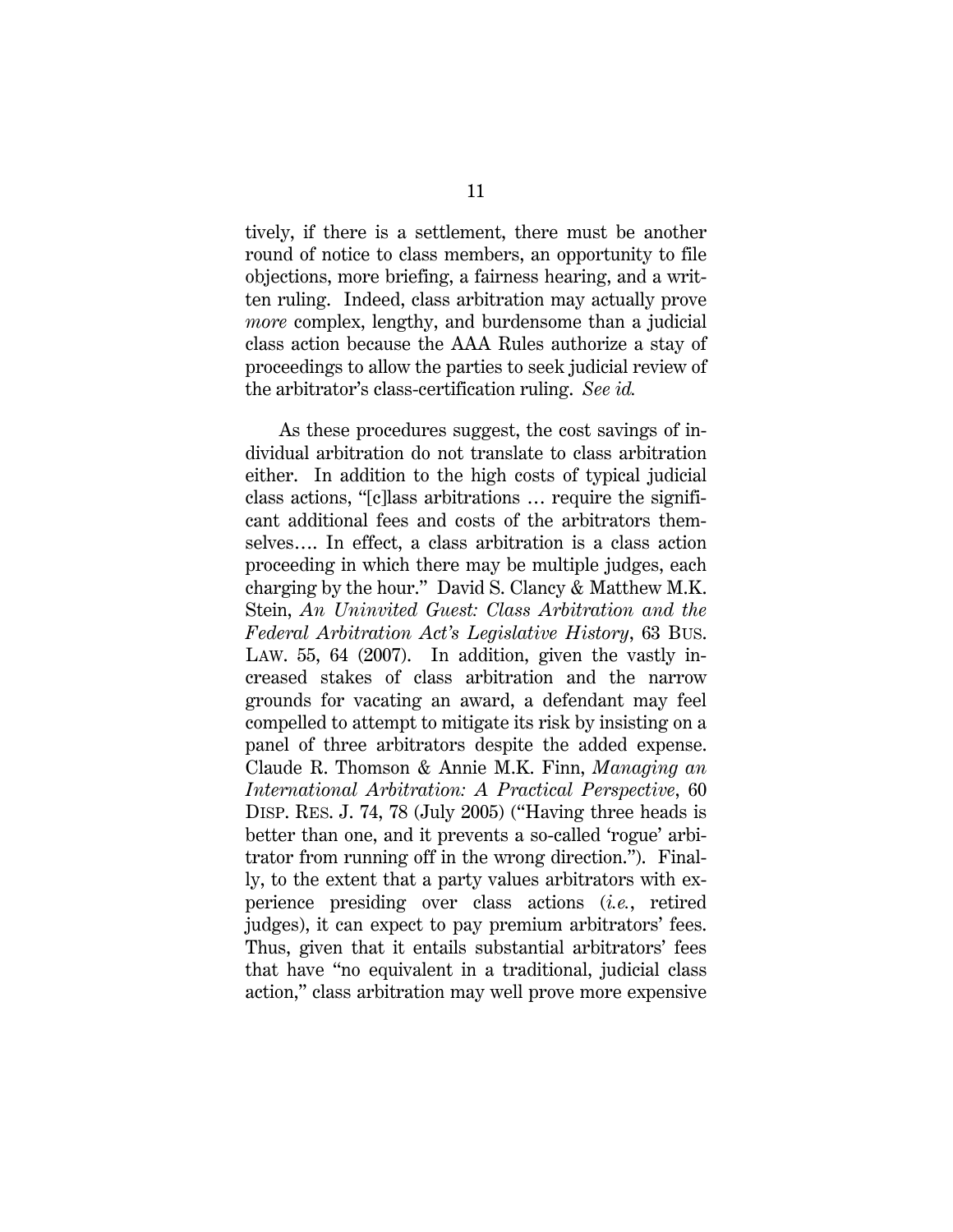than its judicial counterpart. Clancy & Stein, *supra*, at 64.At minimum, it is clear that, unlike individual arbitration, it is *not* a "less expensive alternative to litigation." *Allied-Bruce*, 513 U.S. at 280.

The emerging data on class arbitration confirm that the procedure is just as cumbersome as a judicial class action, if not more so. Indeed, although the AAA opines that the procedure is "efficient," it can only hesitantly "suggest" that, although class arbitration certainly takes longer than individual arbitration, it "*may* take less time than the average class action in court."2 However, the AAA's own statistics belie even its tentative optimism. For example, "the median time frame from filing [a AAA class arbitration] to settlement, withdrawal, or dismissal is 583 days with a mean of 630 days." AAA Brief at 24. While 18-21 months might be a reasonable and arguably even "efficient" period in which to resolve the merits of a class dispute, that is not what these statistics reflect. Rather, a whopping 85% of the cases included in the average were terminated *before any ruling on class certification*—and *none* "resulted in a final award on the merits." *Id.* at 23. Thus, like its court-administered counterpart, a class arbitration is likely to take years to complete.

The delay inherent in class arbitration is in stark contrast to the speed and efficiency of individual consumer arbitration, which, on average, results in an award on the merits in only six months—only four months if the

l

<sup>2</sup> Brief of the AAA as *Amicus Curiae* in Support of Neither Party, *Stolt-Nielsen S.A. v. Animalfeeds Int'l Corp.*, No. 08-1198, at 24, 25 (emphasis added) [hereinafter, "AAA Brief"], *available at*  http://www.abanet.org/publiced/preview/briefs/pdfs/07-08/08-1198\_ NeutralAmCuAAA.pdf.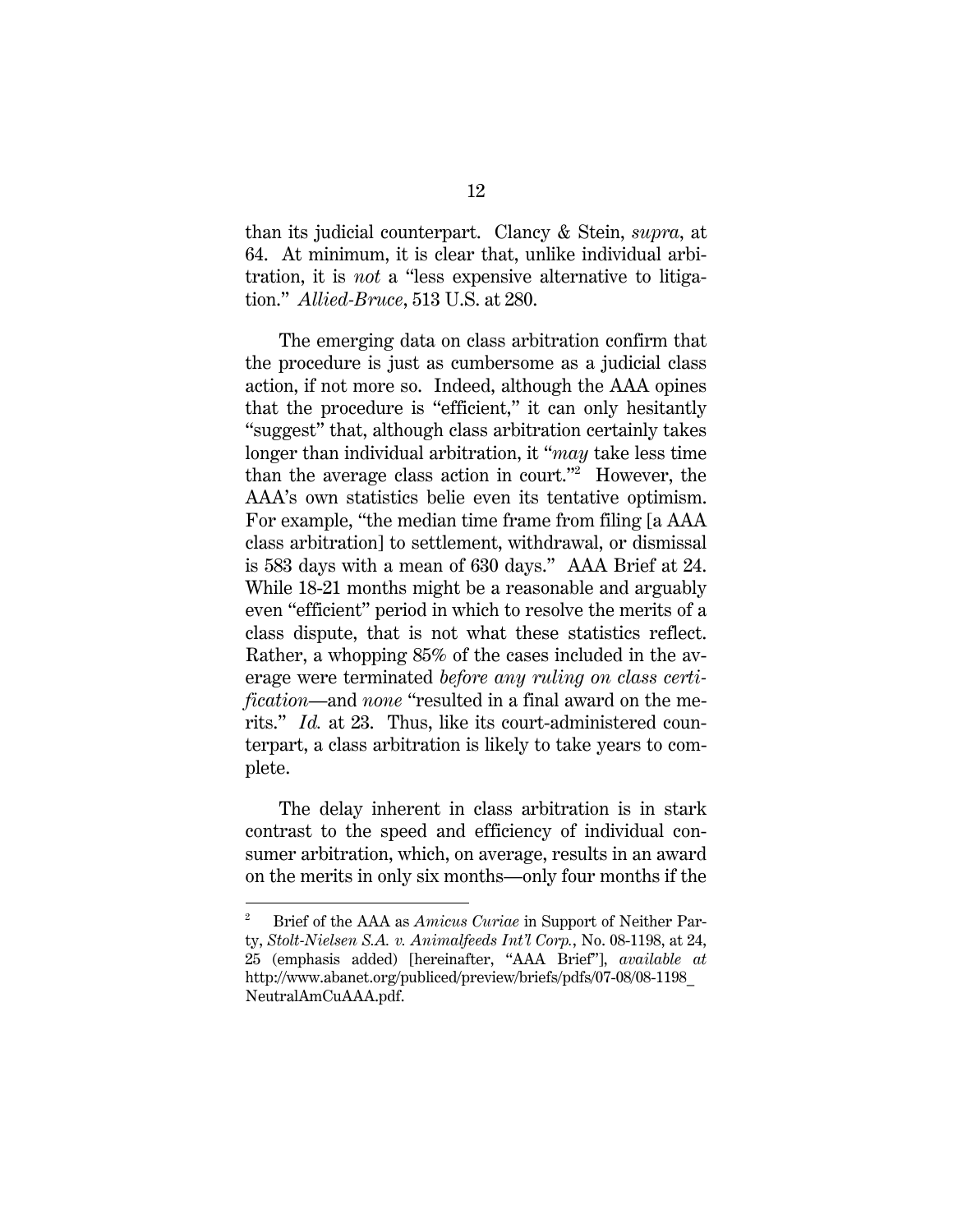case decided on documentary submissions alone,<sup>3</sup> a right that ATTM's arbitration provision grants exclusively to the customer.

In short, class arbitration offers none of the advantages of traditional arbitration—*e.g.*, its speed, low cost, and streamlined proceedings—that both Congress and this Court have touted as helpful and advantageous to business and consumers alike.

## **B. Arbitration Lacks The Safeguards And Judicial Oversight That Are Indispensable To Class Litigation.**

Class-action litigation with judicial oversight also guarantees certain protections that benefit both plaintiffs and defendants. Defendants benefit from procedural mechanisms that end meritless litigation before discovery or trial and a judge with no financial incentive to certify a class. Both sides benefit from full appellate review at all critical stages of the litigation. Finally, class members benefit from judicial protection of their dueprocess rights, which also provides defendants with assurance that absent class members will be bound by the result. None of these protections is assured in arbitration, and some are nonexistent.

*1.* This Court has imposed pleading standards in class actions designed to ensure that meritless cases are dismissed at an early stage before a defendant is subjected to expensive and protracted discovery. *See generally Bell Atl. Corp. v. Twombly*, 550 U.S. 544 (2007); *see also Reiter v. Sonotone Corp.*, 442 U.S. 330, 345

<sup>3</sup> AAA, *Analysis of the AAA's Consumer Arbitration Caseload*, *at* http://www.adr.org/si.asp?id=5027.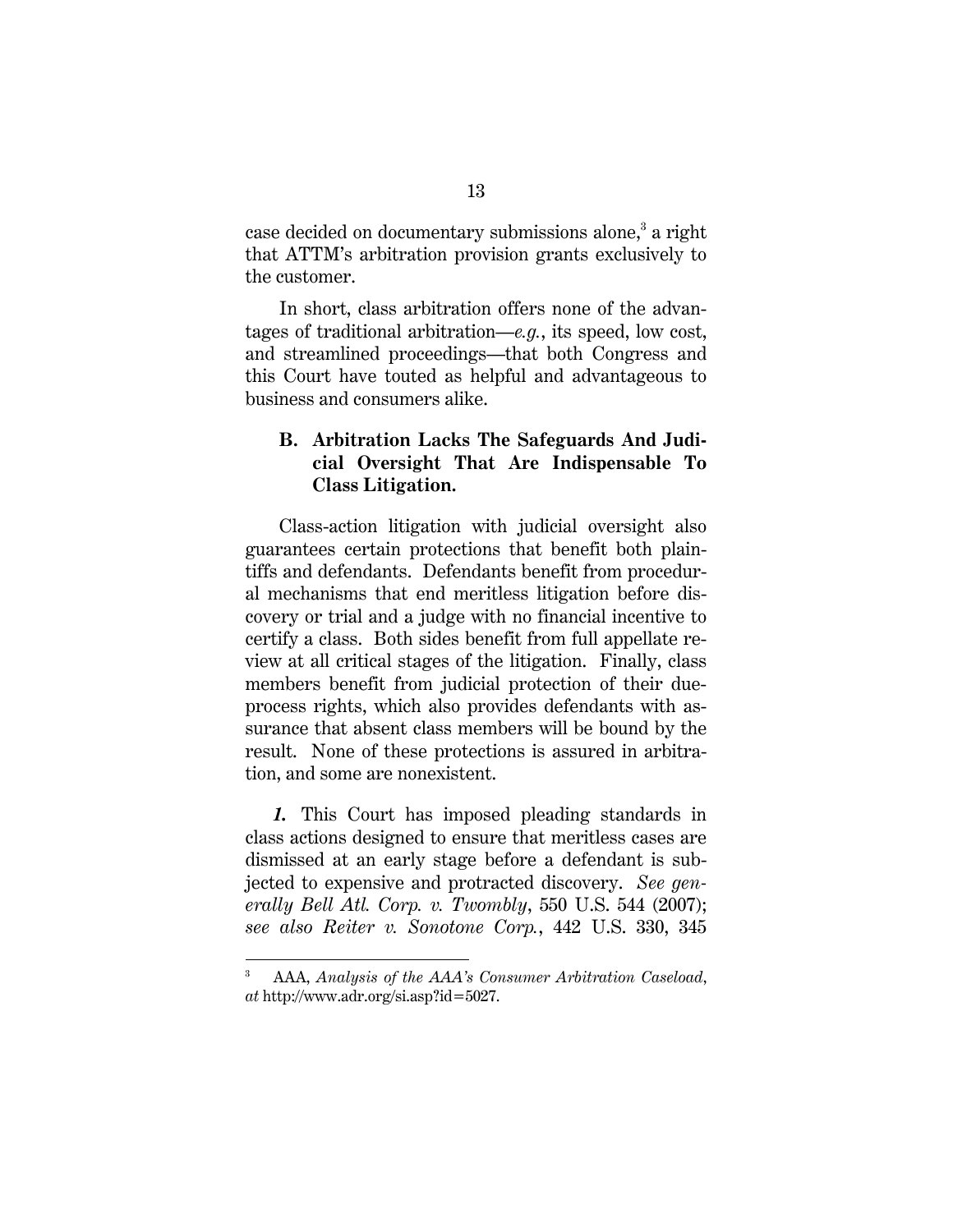(1979) ("District courts must be especially alert to identify frivolous [class actions] brought to extort nuisance settlements…."). Motions to dismiss and motions for summary judgment are thus common methods for disposing of legally and factually deficient lawsuits short of trial. In arbitration, however, dispositive motions are disfavored; indeed, "[s]ummary judgment in AAA arbitration is so rare as to be statistically insignificant." Lewis L. Maltby, *Employment Arbitration and Workplace Justice*, 38 U.S.F. L. REV. 105, 113 (2003). This feature of arbitration may be an extension of the common wisdom that an award may be vacated because the arbitrator refused to hear enough evidence but never because he or she heard too much. *See, e.g.*, 9 U.S.C. §  $10(a)(3)$ . In any event, in individual arbitration, this procedural limitation is widely accepted as part and parcel of arbitration's informality and streamlined proceedings. In class arbitration, however, the likely unavailability of early dispositive motions exposes defendants to the expense of discovery and even a merits hearing on meritless claims.

*2.* In addition, class arbitration creates the special problem that arbitrators have powerful financial incentives to certify a class. Put simply, arbitrators, who are paid by the hour, stand to earn far more if they allow a class arbitration to proceed than if they do not. *See*  Clancy & Stein, *supra*, at 73-74. As this Court has recognized, a party "might … with reason" fear a judge who "has a direct, personal, substantial pecuniary interest in reaching a conclusion against him." *Tumey v. Ohio*, 273 U.S. 510, 523, 533 (1927).

 Reinforcing this concern, the AAA's statistics indicate that arbitrators are in fact more likely to certify a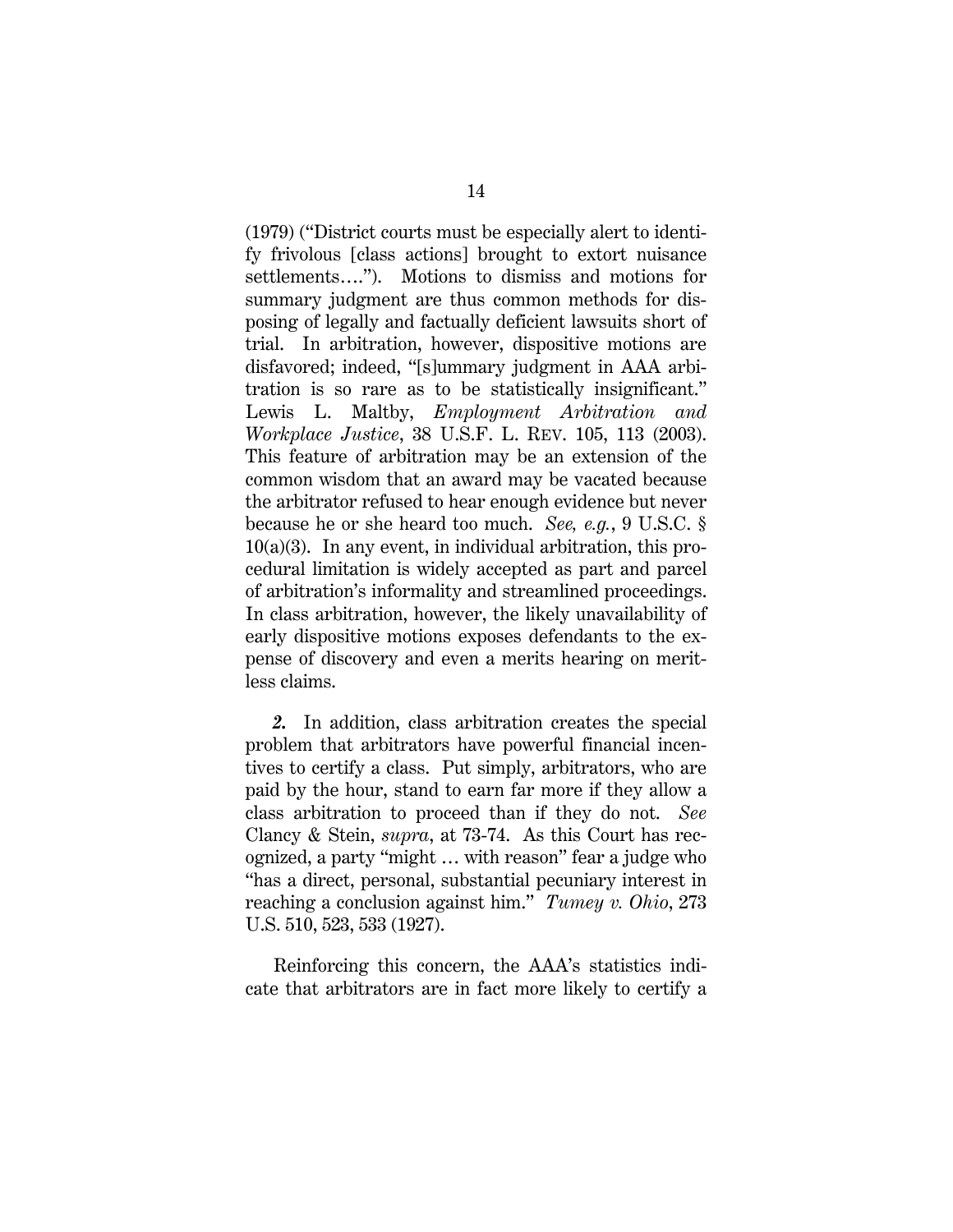class than either federal or state judges. Arbitrators granted 24 of the first 42 contested class-certification motions filed under the AAA Rules—a grant rate of 57.14%. *See* AAA Brief at 22. In contrast, in a Federal Judicial Center study on the impact of CAFA, federal judges granted only 18 of 62 contested motions—a rate of only 29.03%. Willging & Wheatman, *supra*, at 634-35. In the same study, state judges granted 12 of 27 contested motions—a rate of 44.44%. *Id.* Thus, AAA arbitrators appear nearly *twice* as likely to grant class certification as federal judges, and 12.7% more likely to certify a class than even state court judges—the very judges whose "[a]buses" provoked CAFA's enactment, CAFA, Pub. L. 109–2, § 2(a)(4), Feb. 18, 2005.

 In light of such incentives and evidence, most if not all defendants will choose federal courts, where they "have no reason to suppose that [the district judge] *wants* to preside over an unwieldy class action." *In re Rhone-Poulenc Rorer, Inc.*, 51 F.3d 1293, 1299 (7th Cir. 1995).

*3.* The extremely narrow scope of judicial review of arbitrators' class-certification decisions and final awards on the merits also poses intolerable risks for defendants. As this Court recently held, section 10 of the FAA lists the "exclusive" grounds for vacating an award, all of which "address egregious departures from the parties' agreed-upon arbitration" or "extreme arbitral conduct." *Hall Street Assocs., L.L.C. v. Mattel, Inc.*, 552 U.S. 576, 586 (2008). Courts may *not* engage in "legal review generally." *Id.* In the context of individual arbitration, this limitation is necessary "to maintain arbitration's essential virtue of resolving disputes straightaway." *Id.* at 588. "If … parties who lose in arbitration [could] freely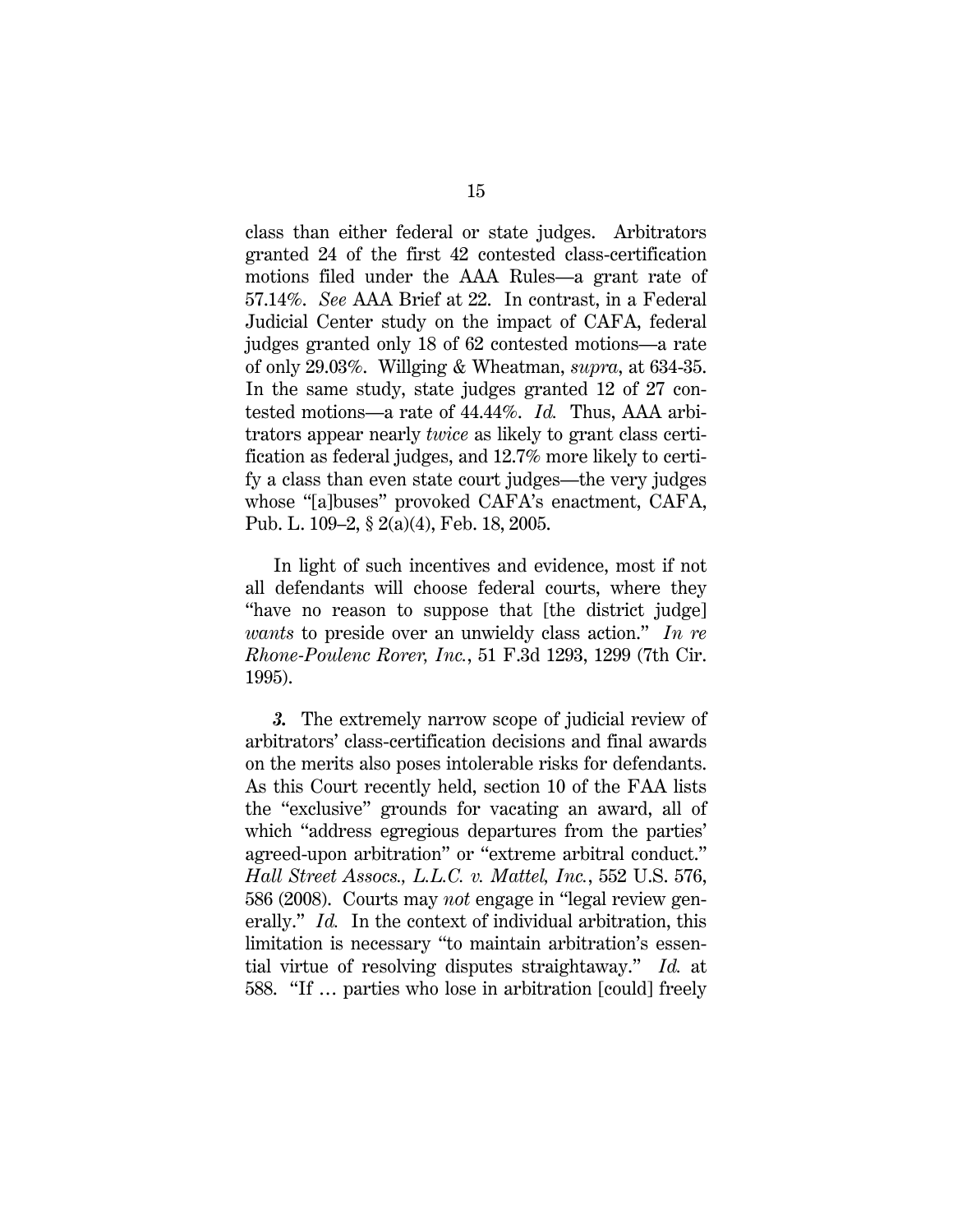relitigate their cases in court, … dispute resolution [would] be slower instead of faster[,] and reaching a final decision [would] cost more instead of less." *B.L. Harbert Int'l, LLC v. Hercules Steel Co.*, 441 F.3d 905, 907 (11th Cir. 2006).

In a class arbitration, however, the vastly increased stakes coupled with narrow judicial review amplify the cost of arbitrator error to an unacceptable level. As Justice Scalia put the problem: "You might not want to put your company's entire future in the hands of one arbitrator." Tr. Oral Argument, *Green Tree Fin. Corp. v. Bazzle*, 539 U.S. 444 (2003), *available at* http://www.oyez.org /cases/2000-2009/2002/2002\_02\_634/argument. No rational defendant will do so willingly.

Moreover, even in court, a class-action defendant faced with such significant potential liability is "under intense pressure to settle," *In re Rhone-Poulenc Rorer, Inc.*, 51 F.3d at 1298-1299, "even if the [plaintiffs'] position is weak" on the merits, *Szabo v. Bridgeport Mach., Inc.*, 249 F.3d 672, 675 (7th Cir. 2001). In arbitration, the lack of meaningful review—both at the class-certification stage and on the merits—intensifies this pressure and exacerbates the problem of "blackmail settlements." Indeed, a prominent plaintiffs' attorney speaking at an American Trial Lawyers Association convention touted the fact that "decision[s] by the arbitrator with respect to class certification and an ultimate award are virtually non-appealable" as "a feature which terrifies corporate defendants." Clancy & Stein, *supra*, at 71.

In an apparent attempt to address one aspect of this problem, the AAA authorizes the parties to pursue interlocutory judicial review of arbitrators' class-certification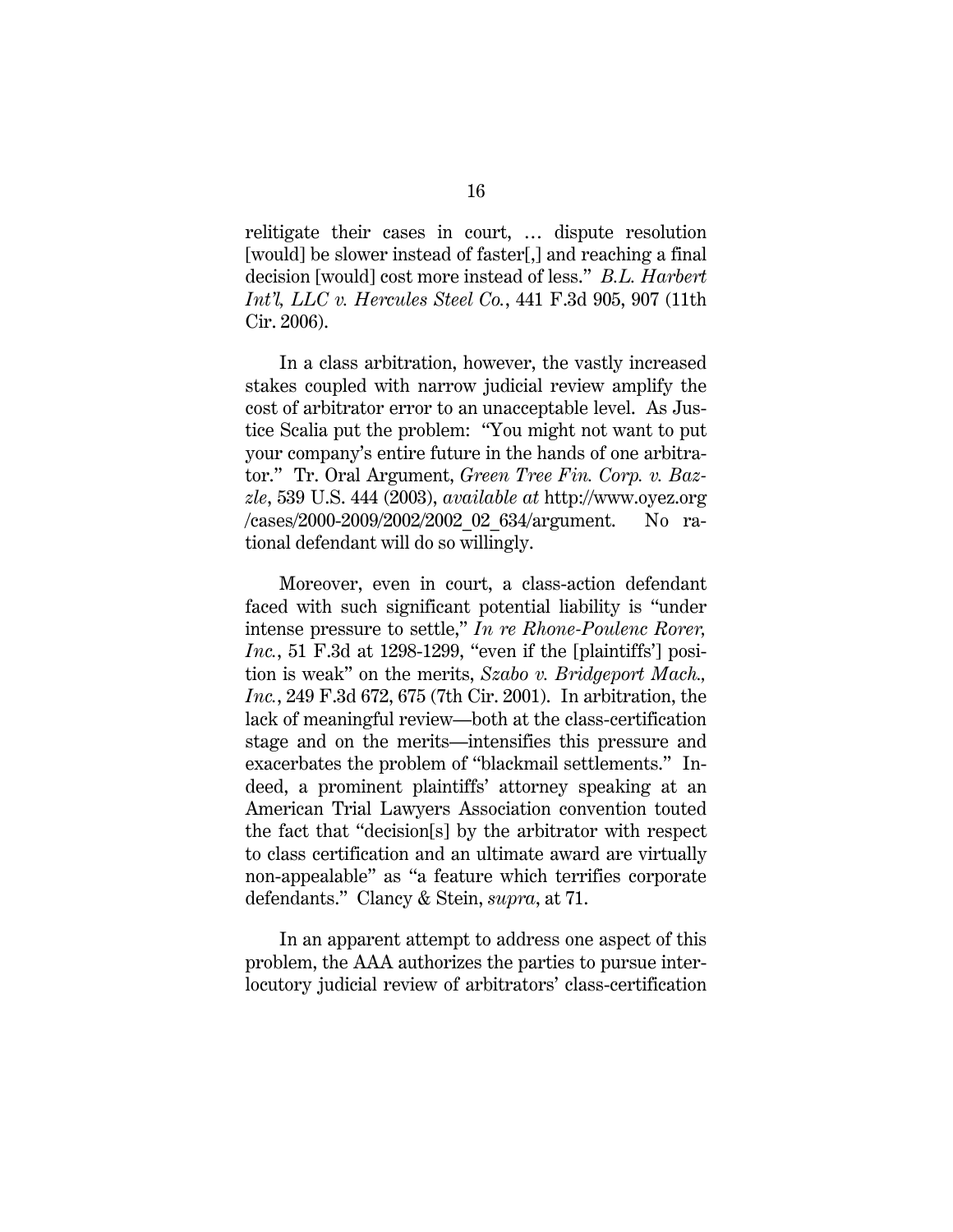decisions, describing the opportunity as "akin to … interlocutory appellate review of district court class certification decisions." AAA Brief at 19. This comparison is inapt. As an initial matter, it is unclear that interlocutory review of such decisions is even permissible. "[A] district court does not have the power to review an interlocutory ruling by an arbitration panel"—*i.e.*, any "interim ruling that does not purport to resolve finally the issues submitted to [arbitration]." *Michaels v. Mariforum Shipping, S. A.*, 624 F.2d 411, 414 (2d Cir. 1980). An order granting class certification is a quintessential interlocutory ruling. *Coopers & Lybrand v. Livesay*, 437 U.S. 463 (1978). But in any event, no court of which DRI is aware has reviewed such a ruling other than on the narrow grounds specified in 9 U.S.C. § 10, and more substantive review "akin to" federal appellate review appears to be foreclosed by *Hall Street*. Thus, even if allowable, the review contemplated by the AAA rules remains an inadequate safeguard.

*4.* Finally, it remains uncertain whether class arbitration is capable of protecting class members' dueprocess rights and producing legally binding results. Most courts have held that due-process protections do not apply to private arbitration because the parties "voluntarily" consent to the arbitral process. *E.g.*, *Todd Shipyards Corp. v. Cunard Line, Ltd.*, 943 F.2d 1056, 1063-64 (9th Cir. 1991). How this reasoning applies to class arbitration remains unclear. For example, do absent class members "voluntarily" consent to a class arbitration, even if they never receive actual notice of its pendency? If not, will an arbitration that fails to "provide minimal procedural due process protection" bind absent class members? *Phillips Petroleum Co. v. Shutts*, 472 U.S. 797, 811-12 (1985). Are arbitrators even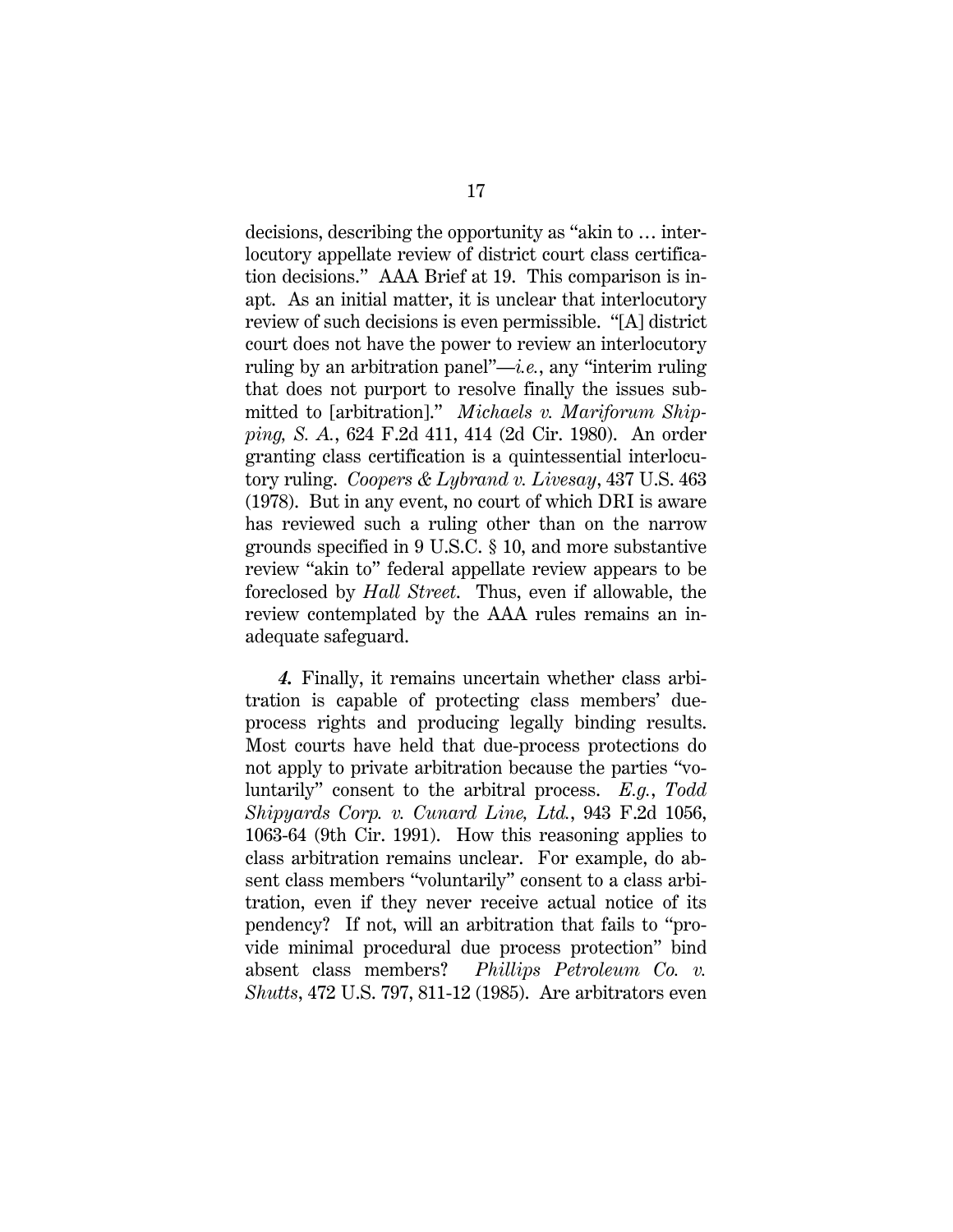capable of providing such protections? *See generally, e.g.*, Maureen A. Weston, *Universes Colliding: The Constitutional Implications of Arbitral Class Actions*, 47 WM. & MARY L. REV. 1711 (2006) (concluding that, without significant ongoing judicial supervision, they are not).

As this Court has recognized, whether a class-action defendant "wins or loses on the merits, [it] has a distinct and personal interest in seeing the entire plaintiff class bound by [the judgment] just as [it] is bound." *Shutts*, 472 U.S. at 805. For this reason, no rational defendant will agree voluntarily to a procedure that involves all the same risks and potential liability of a class action without the concomitant assurance that the result will bind absent class members.

## **III. The Decision Below Undermines The FAA By Creating Unpredictability In The Law.**

As the petition explains, the lower courts are deeply divided concerning the enforceability of arbitration provisions such as ATTM's. The current unpredictability of the law from jurisdiction to jurisdiction substantially undermines the certainty and value of the federal right to enforcement of arbitration agreements for businesses with customers dispersed regionally or nationally.4 *Mos-*

l

<sup>4</sup> This unpredictability is exacerbated by the Ninth Circuit's recent heads-I-win-tails-you-lose rulings that, on one hand, a non-California company cannot specify that the law of its home state governs its contracts with California residents because of California's supposedly "materially greater interest" in those contracts, *Omstead v. Dell, Inc.*, --- F.3d ----, 2010 WL 396089 (9th Cir. Feb. 5, 2010) (Texas company); *Oestreicher v. Alienware Corp.*, 322 F. App'x 489 (9th Cir. 2009) (Florida company), while, on the other hand, a California company cannot specify that the laws of its nonresident cus-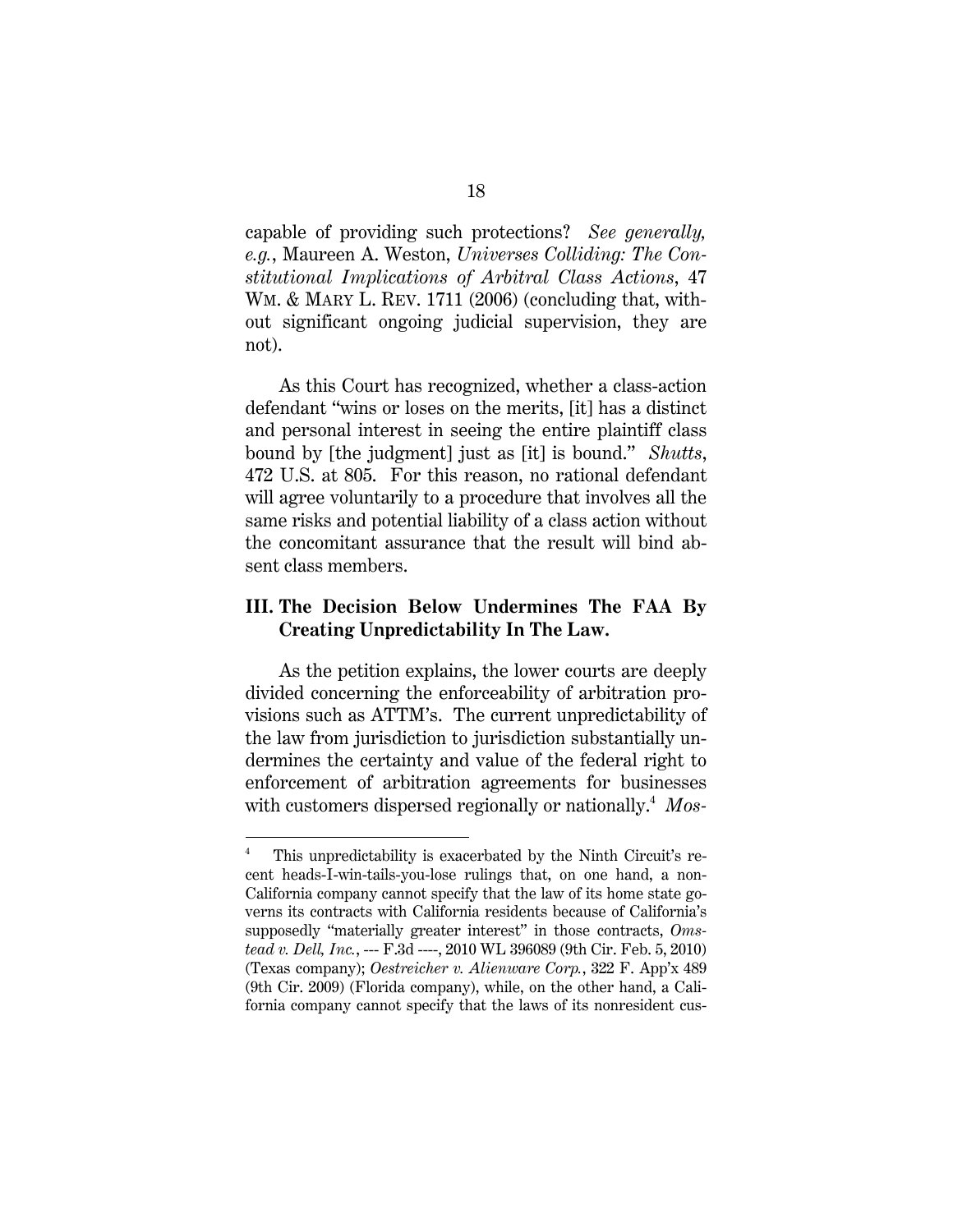*es H. Cone*, 460 U.S. at 25 n.32 (the FAA "creates a body of federal substantive law establishing and regulating the duty to honor an agreement to arbitrate"). It is therefore essential that the Court resolve the question presented so that arbitration agreements enforceable in the vast majority of jurisdictions in which they are used are not rendered unenforceable by the anti-arbitration hostility of a few courts.

To be sure, the FAA does permit courts to apply generally applicable state contract law to arbitration agreements and thus allows for *some* degree of variation in their interpretation and enforcement. In general, however, this causes few difficulties because "contract law is not at its core diverse, nonuniform, and confusing." *Am. Airlines, Inc. v. Wolens*, 513 U.S. 219, 233 (1995) (quotation marks omitted). Rather, the core common law pertaining to issues such as contract formation and contract defenses is largely settled and uniform, and its application to arbitration agreements is therefore consistent with the FAA's purpose of making arbitration agreements predictably enforceable.

The law of "unconscionability," in contrast, *is* diverse, nonuniform, and confusing. As Paul Bland, a prominent plaintiffs' attorney who has litigated this issue extensively, has explained, "the law of unconscionability *differs a great deal from state to state*."5 "Unconsciona-

l

5 Paul Bland, *Stripping the Meaning from Meaningful Choice*, TortDeform: The Civil Justice Defense Blog, July 2007 (emphasis

tomers' home states govern their contracts because of California's supposedly "materially greater interest" in the company's conduct, *Masters v. DirecTV, Inc.*, 2009 WL 4885132 (9th Cir. Nov. 19, 2009). The ultimate result in all these cases was to invalidate a consumer agreement requiring individual arbitration.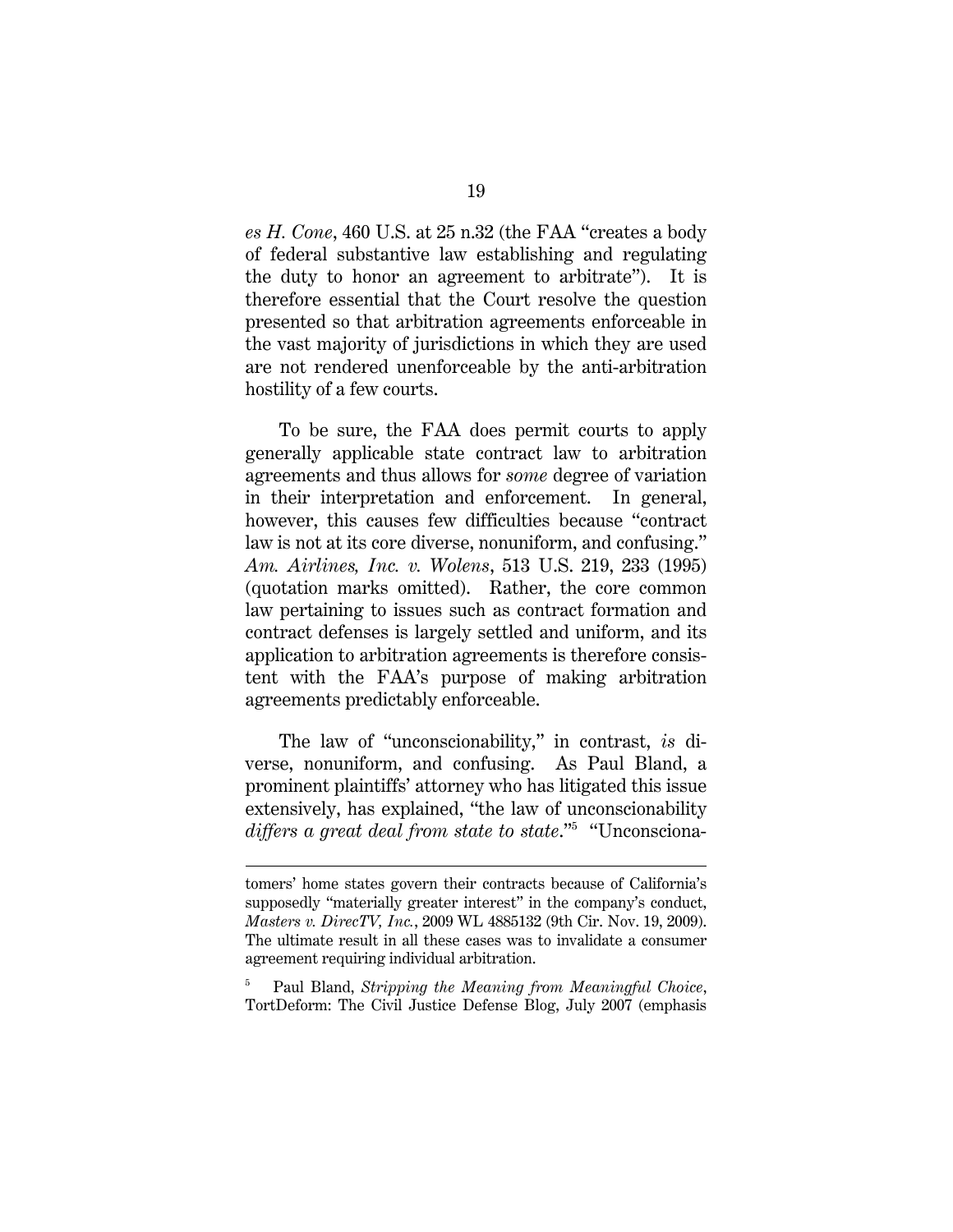bility is one of the most amorphous terms in the law of contracts." Joseph M. Perillo, 7 CORBIN ON CONTRACTS § 29.1, at 377 (rev. ed. 2002).

Relying on this imprecision and the concomitant opportunity for evasion of the FAA, some courts have manipulated the doctrine to invalidate arbitration agreements not because of any "gross imposition on the particular [plaintiff] at issue"—the traditional, generally applicable basis for a finding of unconscionability—but based instead on "broadly based considerations of public policy."6 Aaron-Andrew P. Bruhl, *The Unconscionability Game: Strategic Judging and the Evolution of Federal Arbitration Law*, 83 N.Y.U. L. REV. 1420, 1443-44 (2008). Such manipulation conflicts with this Court's recent reaffirmation that, under the FAA, "the enforceability of [an] arbitration agreement [cannot] turn on [state] public policy." *Buckeye*, 546 U.S. at 446 (quotation mark omitted). Moreover, as Justice Ginsburg aptly observed, "public policy has been called an unruly horse." Tr. Oral Argument, at 34, *Buckeye*, 546 U.S. 440, *available at* http://www.supremecourtus.gov/oral\_arguments/argument\_transcripts/04-1264.pdf.

l

added), *at* http://www.tortdeform.com/archives/2007/07/stripping the meaning from mea.html.

<sup>6</sup> Indeed, Judge Bea understood California unconscionability law to include "a bizarre component to it that no matter how conscionable to the individual [an arbitration agreement is], the public policy of California is to use class actions…." Oral Argument, *Laster v. AT&T Mobility LLC*, 584 F.3d 849 (9th Cir. 2009), at 7:55, *at* http:// www.ca9.uscourts.gov/datastore/media/2009/09/17/08-56394.wma.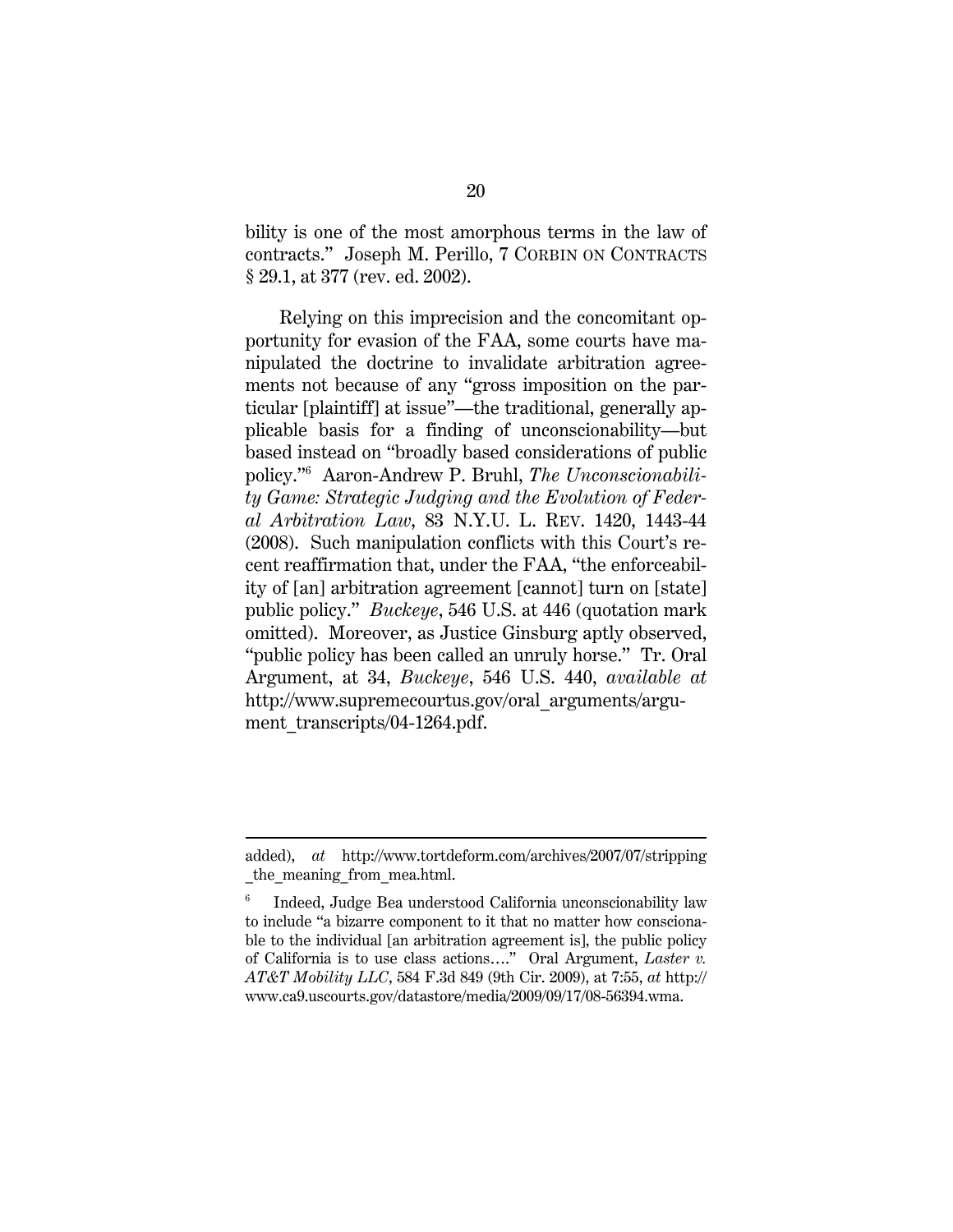For this reason, courts' misuse of the bargainfocused unconscionability doctrine<sup>7</sup> to advance broad "public policy" goals has created substantial unpredictability in arbitration law. This is problematic because businesses often use the same arbitration agreement in contracts with customers nationwide. Thus, as the petition demonstrates, identical or near-identical provisions have been upheld in many jurisdictions while being invalidated in others. As a result, it has become impossible for DRI's members to reliably advise clients as to how to draft arbitration agreements that will be fair and "universally enforceable." *Allied-Bruce*, 513 U.S. at 279. In *Southland*, this Court was "unwilling to attribute to Congress the intent, in drawing on the comprehensive powers of the Commerce Clause, to create a right to enforce an arbitration contract and yet make the right dependent for its enforcement on the particular forum in which it is asserted." *Southland Corp. v. Keating*, 465 U.S. 1, 15 (1984). That, however, is precisely the result of courts' misuse of the unconscionability doctrine.

### **IV. This Case Is An Ideal Vehicle For Resolving The Question Presented.**

This case presents an ideal vehicle for resolving the question presented because the "third-generation" arbitration provision at issue represents the culmination of an evolution of consumer arbitration provisions. Early, "first-generation" provisions often limited the substantive remedies available in arbitration and/or required consumers to bear significant arbitration costs. Ramona L. Lampley, *Is Arbitration Under Attack?: Exploring* 

<sup>7</sup> *See Am. Software, Inc. v. Ali*, 46 Cal. App. 4th 1386, 1390 (1996) ("Substantive unconscionability focuses on the actual terms of the agreement" "at the time the contract was made.").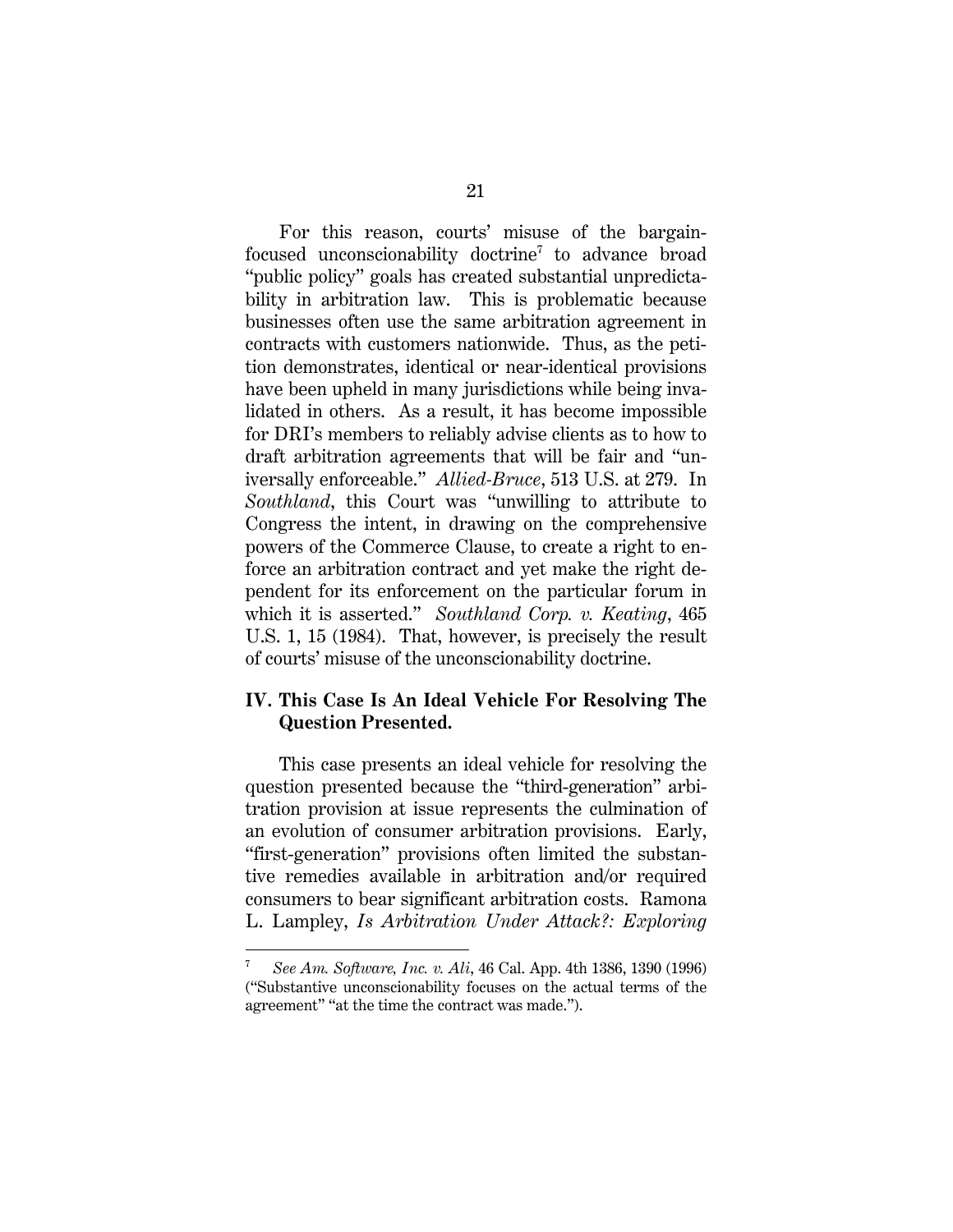*the Recent Judicial Skepticism of the Class Arbitration Waiver and Innovative Solutions to the Unsettled Legal Landscape*, 18 CORNELL J.L. & PUB. POL'Y 477, 503-04 (2009). Many courts deemed such provisions unconscionable and refused to enforce them. *Id.* at 504. In response, companies introduced "second-generation" provisions that eliminated substantive remedial restrictions and required businesses to pay all or nearly all of the cost of arbitration. *Id.* at 504-06. Still, however, a minority of courts refused to enforce these provisions, expressing concerns that they provided consumers with inadequate "incentives" to pursue individual claims. *Id.* at 508-09.

Apparently taking its cues from such decisions, ATTM revised its arbitration agreement to, among other things, make available the "Premium" and "Attorney Premium." *Id.* at 512-16; Pet. 7-10. As the district court found, the revised agreement "provides sufficient incentive for individual consumers with disputes involving small damages to pursue (a) the informal claims process to redress their grievances, and (b) arbitration in the event of an unresolved claim." Pet. App. 42a. Thus, there can be no question that an individual customer "effectively may vindicate his or her" claims under the ATTM provision. *Randolph*, 531 U.S. at 90 (alteration omitted). What is at issue, then, is *not* a fact-bound unconscionability determination but rather a per se rule that consumer contracts calling for traditional arbitration on an individual basis are invalid. $s$  The preemption issue cannot be presented any more straightforwardly.

<sup>8</sup> As Judge Reinhardt commented, while "[t]he California courts [have] said that [such agreements are] not always invalid, ... I don't think they've ever found one that was okay." Oral Argument, *supra* note 6, at 17:33.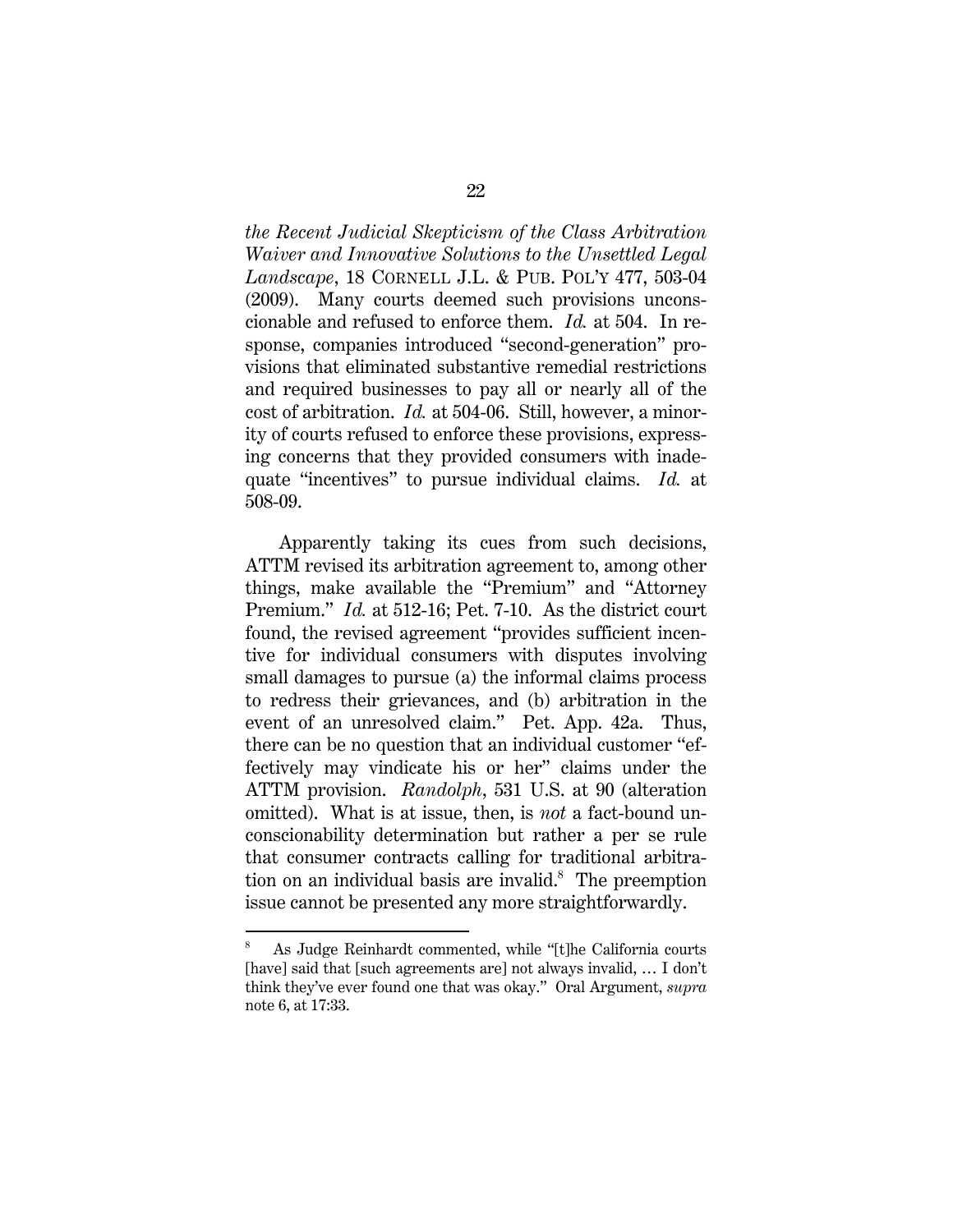The development of consumer arbitration agreements has reached its practical endpoint. DRI is aware of no arbitration provision that is more pro-consumer than ATTM's, and there is little, if anything, left for businesses to do in the way of creating additional "incentives" to arbitrate. The preemption issue brought to a head by California's persistent refusal to enforce even the most pro-consumer arbitration agreements is therefore ripe for decision. And this case in particular provides the Court with a unique opportunity to resolve the issue (a) without the potential complications that could accompany less consumer-friendly provisions and (b) in a way that provides clear guidance to contracting parties, lower courts, and the bar.

In addition, a ruling that the provision at issue is enforceable as a matter of "federal substantive law," "notwithstanding any state substantive or procedural policies to the contrary," *Moses H. Cone*, 460 U.S. at 24, would encourage even more companies to adopt similar, proconsumer arbitration provisions. But regardless of the result on the merits, all litigants and contracting parties would benefit from clarity on an issue that has become "unnecessarily complicat[ed]," "breeding litigation from a statute that seeks to avoid it." *Allied-Bruce*, 513 U.S. at 275.